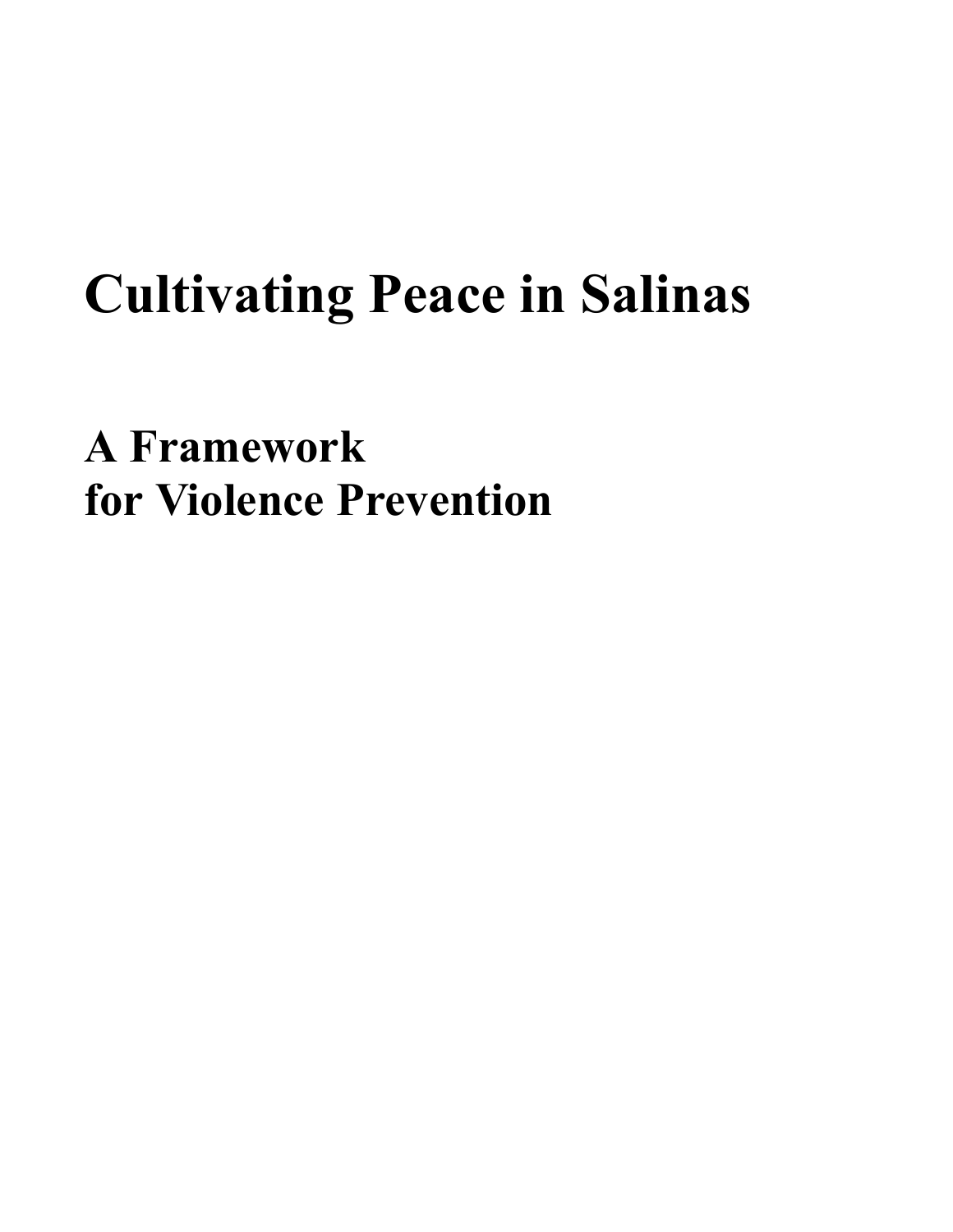*Cultivating Peace in Salinas* was produced with the generous support of:

| Partners for Peace   | Children's Miracle Network |
|----------------------|----------------------------|
| City of Salinas      | Harden Foundation          |
| Pebble Beach Company | Pacific Bell Foundation    |

Primary funding for the development of this framework was provided by the **David and Lucile Packard Foundation**.

Prepared by: Prevention Institute

Primary authors: Larry Cohen, MSW and Jeane Erlenborn, MPH With appreciation to Prevention Institute staff: Manal Aboeleta, Leslie Mikkelsen, Mark Vander Linden, and Rachel Davis for assistance in editing and research.

Special thanks also to Pete Brown and Charlie Cagnon for their insightful suggestions and support.

#### **Core Group Members**

The Core Group members provided essential guidance, time, and resources and the report represents their knowledge, vision, and commitment. Kalah Bumba, Salinas Union High School District Mayor Anna Caballero, City of Salinas Brian Contreras, Second Chance Youth Program Carmen Domingo, Monterey County Department of Social Services Reverend Ken Feske, First Baptist Church/Partners for Peace Lupe Garcia, Partners for Peace Carlos Gonzales, California State University, Monterey Bay Diana Jacobson, Monterey County Health Department Birt Johnson, Salinas Valley Chamber of Commerce/Pacific Bell Cassie McSorley, Salinas Police Department Jessika Mendoza, Second Chance Youth Program Margaret Mudd, Monterey County Probation Department Bob Rice, Partners for Peace Jorge Rifá, City of Salinas Brenda Shinault, Media Literacy Alliance Patricia Skelton, Salinas City Elementary School District Alan D. Styles, Violent Injury Prevention Coalition David Summers, United Way of the Salinas Valley Julie Roseman, Monterey County Health Department Cheryl Ward-Kaiser, Tanimura & Antle Produce Company **For further information, please contact:** The Office of the Mayor and City Council City of Salinas 200 Lincoln Avenue Salinas, CA 93901 Phone: (831) 758-7201

## **About Prevention Institute**

Prevention Institute is a national non-profit dedicated to strengthening the practice of primary prevention and the health and well being of communities across the nation. Prevention Institute works on a range of health issues and promotes comprehensive strategy, with an emphasis on changing organizational practices, local policy development, and collaboration.

Phone: (510) 444-PREVENT(7738) E-mail: [prevent@preventioninstitute.org](mailto:prevent@preventioninstitute.org) Website: [www.preventioninstitute.org](http://www.preventioninstitute.org/)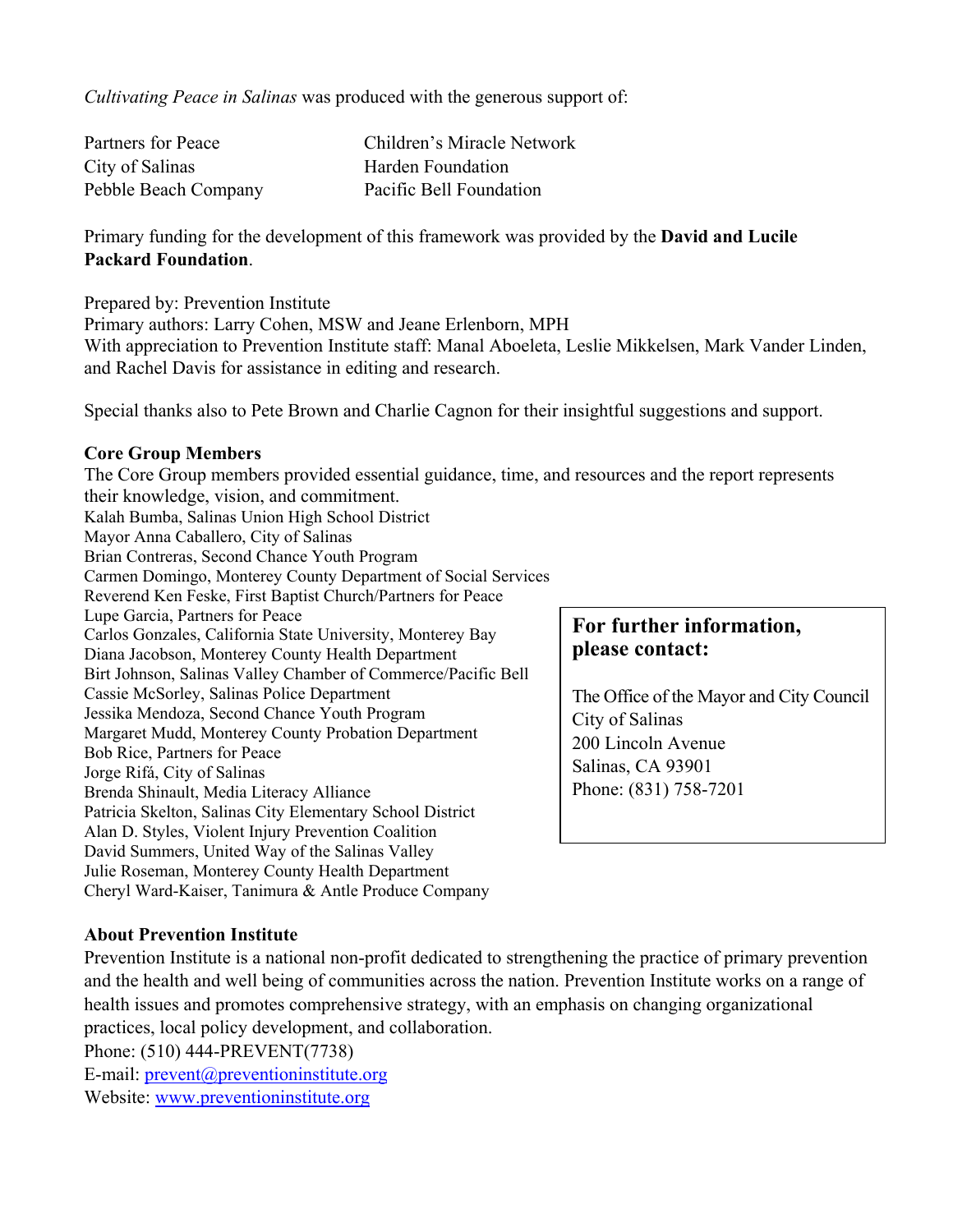In an effort to improve health outcomes for children, youth, and families, the City of Salinas joined together with the Violent Injury Prevention Coalition (VIPC) and their foundation, Partners for Peace, to launch a community collaborative planning process. The resulting framework, *Cultivating Peace in Salinas*, focuses primarily on reducing youth violence but also addresses overall community well being. Violence is a primary concern for many Salinas residents and they are committed to reducing its effect on their community. The intent of the framework is to provide a snapshot of community assets and needs, and to chart out the kinds of long-term efforts needed to prevent and reduce violence.

Funded by a planning grant from the David and Lucile Packard Foundation, this framework is grounded in local understanding while drawing upon the state-of-the-art knowledge in the field. The framework development process required a committed Core Group, 20 people representing diverse sectors of Salinas, who worked to identify and analyze the underlying issues, and prioritize the solutions that have the best chance for success in the community. An Extended Network of 100 people provided critical information and insight. Additionally, over 50 people were interviewed and 75 questionnaires analyzed, with extensive participation of youth and parents. Prevention Institute, a national non-profit dedicated to forging effective local strategy, facilitated the planning process and developed the written framework.

To design a strategy for violence prevention, it is critical to understand the underlying risk and resiliency factors for Salinas. Key risk factors examined include: alcohol and other drugs, family dynamics, witnessing/experiencing violence, media, economics, guns, incarceration, oppression, literacy, and truancy. It is also essential to look at the resiliency factors, or the strengths and successes, to build upon in Salinas. Utilizing assets such as parents, media, faith communities, local businesses, and schools, the Salinas community has a history of actively addressing violence in innovative ways.

Because violence is a complex issue its solution must be comprehensive. The *Spectrum of Prevention*, a six-level tool, was utilized to shape and conceptualize a multifaceted approach. The Core Group prioritized systemic change (Levels 4-6) rather than the creation of new programs. Fostering Coalitions and Networks (Level 4) is particularly important because continued and improved collaboration in Salinas is essential to maximize community-wide efforts and carry out all of the following recommendations.

This framework is not simply a document of logic and reason, but represents a vision of creating a community culture of caring in Salinas. The community described this vision as one of community compassion, of respect and responsibility. Such a culture recognizes the responsibility of the community to family, and the responsibilities of families and individuals to the community. It is critical to translate such a vision into action. Implementation of the recommendations below will be the foundation for success.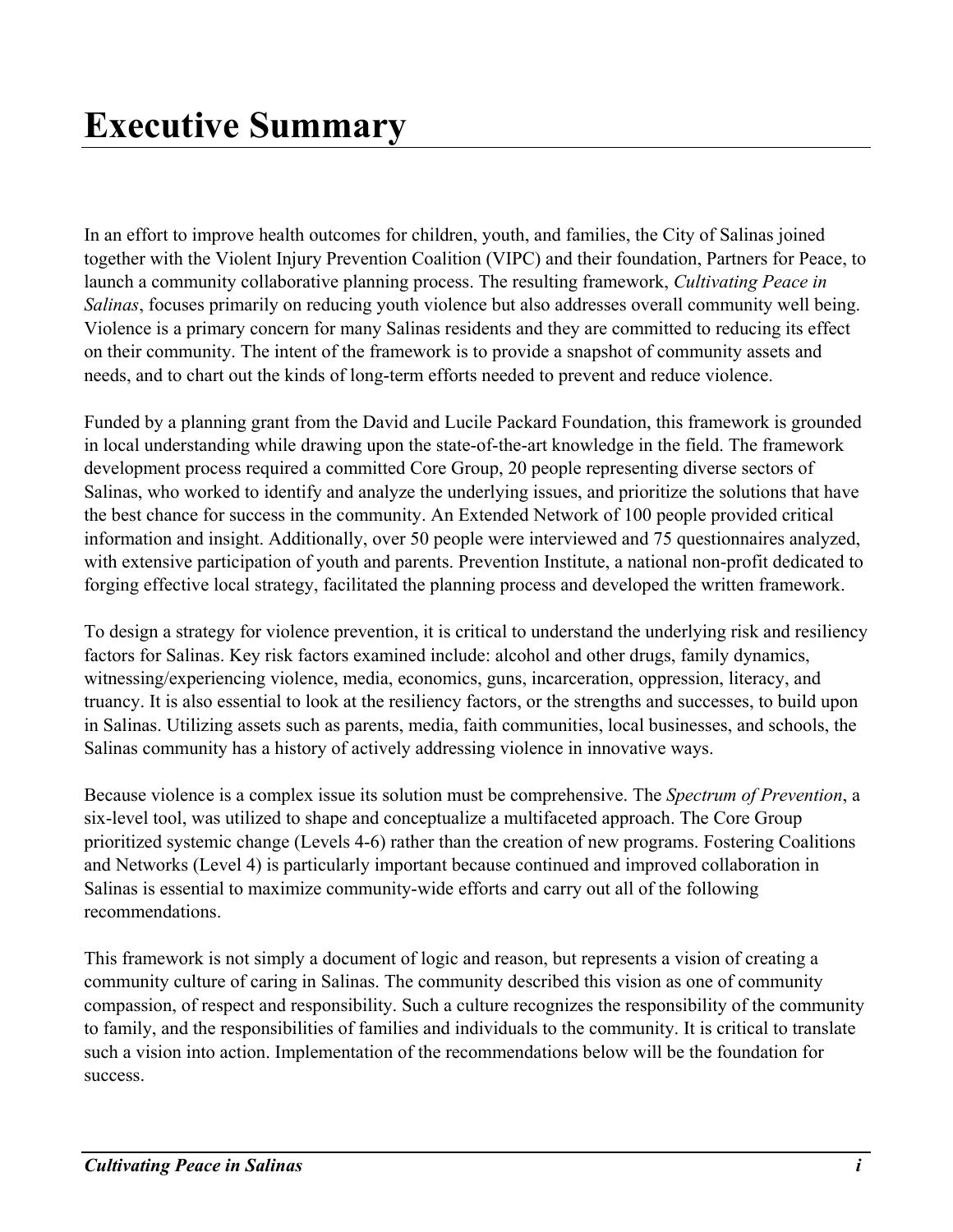## *The Spectrum of Prevention & Recommendations for Salinas*

|    | 6. Influencing Policy & Legislation<br>Developing strategies to change<br>laws and policies       | • Translate report recommendations into an action plan for<br>the ballot<br>• Develop public policies to address alcohol as a risk factor<br>for violent behavior<br>• Develop public policies to address gun regulations in Salinas                                             |
|----|---------------------------------------------------------------------------------------------------|----------------------------------------------------------------------------------------------------------------------------------------------------------------------------------------------------------------------------------------------------------------------------------|
|    | 5. Changing Organizational<br><b>Practices</b><br>Adopting regulations and shaping<br>norms       | • Increase after-school and recreation opportunities<br>• Prioritize economic development and job training for<br>youth<br>• Implement measures to reduce truancy<br>• Promote family-friendly practices among employers                                                         |
|    | 4. Fostering Coalitions & Networks<br>Convening groups and individuals<br>for greater impact      | • Develop collaboration between City, County, and School<br>Districts to implement this plan<br>• Continue VIPC as violence prevention coordinating group<br>· Establish an intergovernmental youth services board<br>• Collaborate to produce annual report card and share data |
|    | 3. Educating Providers<br>Informing providers who influence<br>others                             | • Develop a strategy to reduce gang violence<br>• Support practitioners who work in violence prevention                                                                                                                                                                          |
|    | 2. Promoting Community Education<br>Reaching groups with information<br>and resources             | • Develop initiatives that promote positive community<br>values<br>• Enhance positive media messages and reduce the impact<br>of negative messages<br>• Encourage more positive role models and mentors for<br>youth<br>• Convene community-wide dialogue on discipline          |
| 1. | <b>Strengthening Individual</b><br><b>Knowledge &amp; Skills</b><br>Enhancing individual capacity | • Invest in early childhood and parent support initiatives<br>• Improve literacy rates for children and adults                                                                                                                                                                   |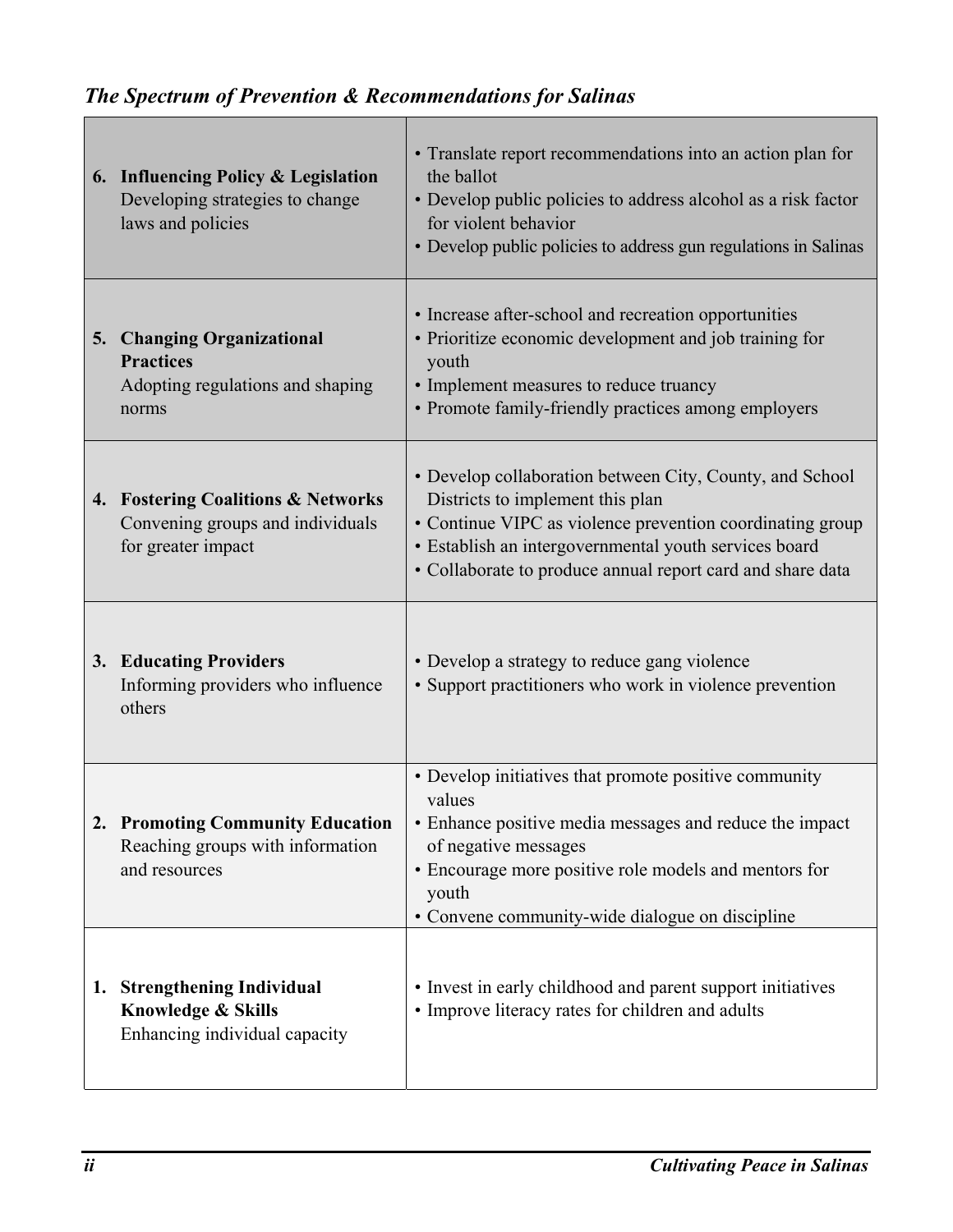# **Table of Contents**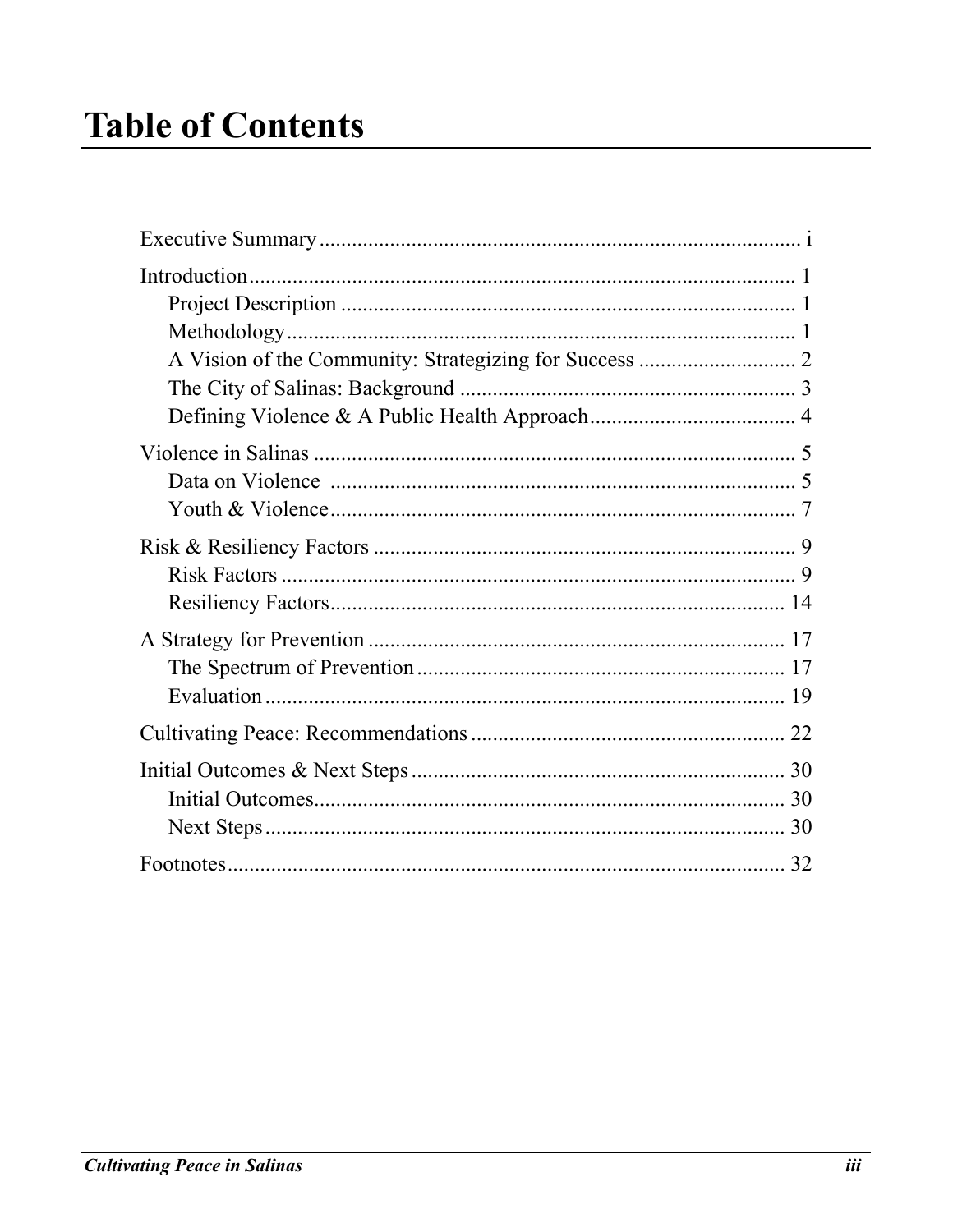# **Introduction**

## *Project Description*

In an effort to improve health outcomes for children, youth, and families, the City of Salinas joined together with the Violent Injury Prevention Coalition (VIPC) and their foundation, Partners for Peace, to launch a community collaborative planning process. At the outset, the City acknowledged that, "There have been a variety of prevention strategies in place and some successful program outcomes. The City still faces a continual pattern of incidents of youth and family violence and crime, overcrowded and costly housing, lack of jobs for youth, and a lack of comprehensive integrated human services." In recognition of the opportunity to address these problems and devise solutions to them, the David and Lucile Packard Foundation dedicated funding to the partnership to develop a framework for preventing violence in Salinas. *Cultivating Peace in Salinas* focuses primarily on reducing youth violence but also addresses overall community well being. The City hired Prevention Institute, a national non-profit dedicated to forging effective local strategy, to facilitate the planning process and to develop a written framework.

The intent of the framework is to provide a snapshot of community assets and needs and chart out the kinds of long-term efforts needed to prevent and reduce violence. It builds upon previous Salinas reports, the expertise of the local community, and state-of-the-art prevention practices nationally. Thus, the framework provides a guide to the "next steps" in Salinas. While the primary focus of the report is on youth, and issues related to violence, it is clear that related health and human service issues as well as overall community functioning must be addressed.

Improving the health and well being of a community requires a comprehensive solution, and is constructed around the principles of effective primary prevention. Specific strategies are developed based on an environmental review and analysis — that is, gathering and understanding the data, risk and resiliency factors, community norms, and climate so that recommendations are well informed by the current situation in Salinas. Finally, the conclusions of any framework must be developed and owned by the local community in order to maximize the framework's accuracy and the likelihood that recommendations will be implemented. *Cultivating Peace in Salinas* is grounded in local understanding while drawing upon the state-of-the-art knowledge in the field.

## **Methodology**

*Cultivating Peace in Salinas* is the result of a four-month process during the period from February through May 1999. The process was comprised of eight main components: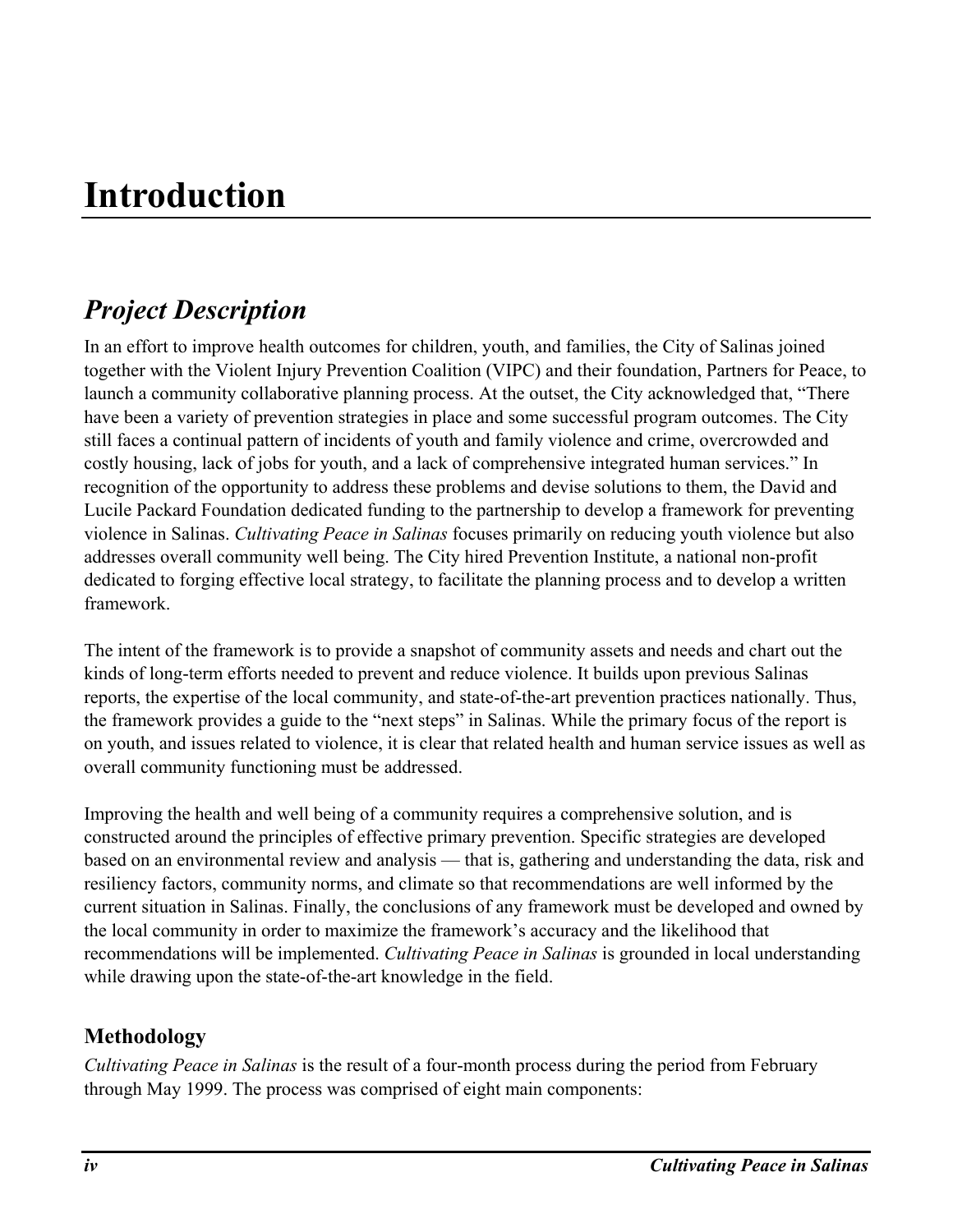- ♦ *Workplan Creation*  Prevention Institute worked with the City to determine the appropriate structure for the planning process.
- ♦ *Literature and Data Review*  Prevention Institute researched existing information captured by Salinas-based projects. The goal of this review was to identify local trends, and to compare these trends to state and national data.
- ♦ *Core Group Meetings*  The Core Group, comprised of 20 representatives from business, community, education, justice, funders, City of Salinas, County of Monterey, faith, and non-profit agencies, met six times for four to five hours to guide the overall direction of the framework.
- ♦ *Extended Network Meetings*  Approximately 100 community leaders including local business owners, superintendents of schools, teachers, school counselors, school board members, media representatives, funders, city council members, county supervisors, non-profit agencies, judges, probation officers, and other community representatives came to three meetings to provide input on the development of the framework. This group was also instrumental in sharing the planning process with others in the community.
- ♦ *Questionnaires, Individual and Group Interviews*  Over 50 people were interviewed and 75 questionnaires were analyzed. These questionnaires and interviews sought to determine "what is and isn't working in Salinas" and were used to identify underlying risk factors in the community. Most importantly, the process ensured the inclusion of a broader community voice.
- ♦ *Synthesis and Review*  Proceedings from meetings and findings from interviews and questionnaires were reviewed and synthesized to inform the final framework.
- ♦ *Feedback on Draft Framework*  Through working sessions, feedback from both the Core Group and Extended Network was solicited and incorporated into the final iteration of the framework.
- ♦ *Final Framework*  The final product represents the synthesis of data, community input, and the concerns of committed stakeholders. The document seeks to reflect the issues that have been identified by a broad cross-section of Salinas, delineates the elements of a strategic approach, and outlines specific key recommendations for Salinas.

Developing the framework required a committed Core Group, representing diverse sectors of Salinas, which worked intensively throughout the framework development process. These Core Group members possessed the knowledge and wisdom to identify and analyze the underlying issues, and prioritize the solutions that have the best chance for success in the community. It is also important to note the leadership and participation of the Mayor and the Assistant City Manager, both formally and on a handson basis. The Extended Network also provided critical information and insight, which has contributed significantly to the development of this report.

## *A Vision of the Community: Strategizing for Success*

This framework is not simply a document of logic and reason, but represents a vision of creating a community culture of caring in Salinas. As Mayor Caballero stated at one planning meeting, "even if it is difficult to get there, we have to have a vision." The community described this vision as one of community compassion, of respect and responsibility. Such a culture recognizes the responsibility of the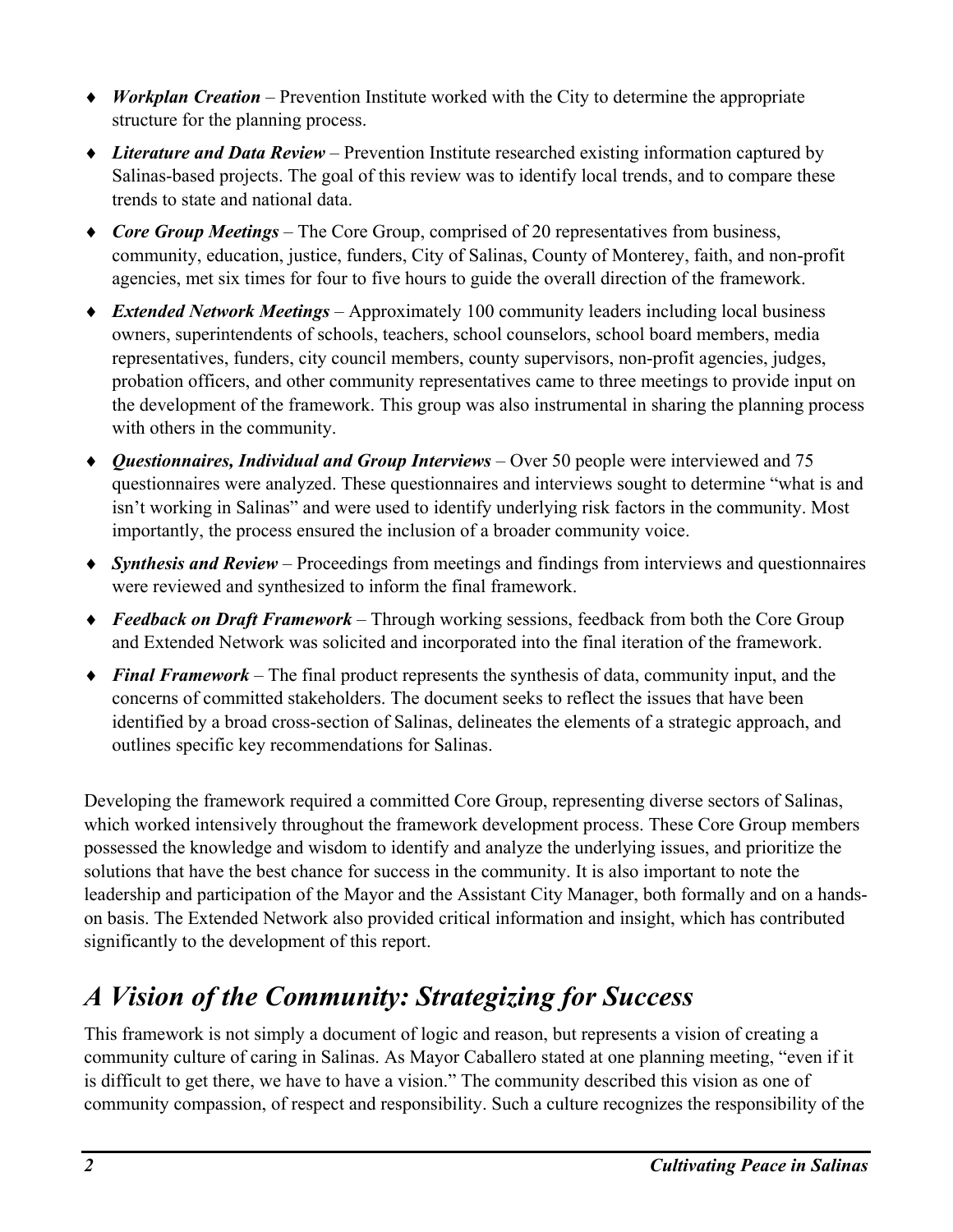community to family, and the responsibilities of families and individuals to the community. Core Group member Reverend Ken Feske envisioned a community "where everyone has the opportunity to find a meaningful expression of their gifts and talents." During small group discussions at the community meeting, expressions such as "valuing diversity," "kindness of knowing your neighbor," "future oriented," "economic self-sufficiency," "honesty," and "respect for self and others" were used to describe the community vision.

This overall vision can be achieved by designing a strategy that utilizes the energy of committed individuals and organizations. The strategy for achieving such a vision must address changes in the social norms through sustained, well designed efforts. This requires a multifaceted approach that focuses on fostering resiliency, as well as minimizing risks in the community. Collaboration across governmental, non-profit, business and community sectors will maximize community-wide efforts and resources. Finally, an effective strategy recognizes and builds upon the unique capacities of Salinas, the commitment and concern of the residents, and the drive of government and community agencies to make a difference for the residents of the community.

## *The City of Salinas: Background*

Salinas is often described as an urban village. It has the friendly feel of a small town and enjoys a unique racial and cultural diversity. The racial/ethnic make-up of Salinas is 51% Hispanic, 39% White (non-Hispanic), 7% Asian, 2% Black, and 1% Native American.<sup>1</sup> At the same time, with a population of just over 130,000, Salinas is the largest city in Monterey County, and faces many of the same challenges that larger urban cities face, such as population growth, unemployment, poverty and crime. The City has a large youth population. According to the State Finance Department, 28% of the total Salinas population is 18 and under, and 45% is 24 and under.

The City's economy is based on agriculture. The 200,000 acres of the Salinas Valley produce a fresh vegetable harvest worth \$2 billion annually.<sup>2</sup> Salinas residents comprise 60% of the labor force needed to sustain this level of production. The City attracts a large migrant worker population due to seasonally available jobs in agriculture. However, agricultural economies are vulnerable to changes in markets and unfavorable weather. So despite the agricultural base for the economy, some Salinas neighborhoods have a per capita income as low as \$5,519, far below the poverty line and comparatively lower than the per capita income of Monterey County which is \$14,758.<sup>3</sup> The City of Salinas had a structural unemployment rate of 7.2% in June 1997. Seasonally, unemployment peaked to 18.7% in January 1998.4

The increase in the City's population is fueled by the intensification of agriculture and the economic boom of the Silicon Valley 60 miles north. The people moving from Silicon Valley have an income base far exceeding that of many of Salinas's current residents. The movement has driven housing costs up. Insufficient affordable housing combined with high unemployment and low-paying jobs has led to high population density in some areas of Salinas, forcing families to share inadequately small homes or apartments.

Undoubtedly, the youth of Salinas are affected by these conditions, which have resulted in overcrowded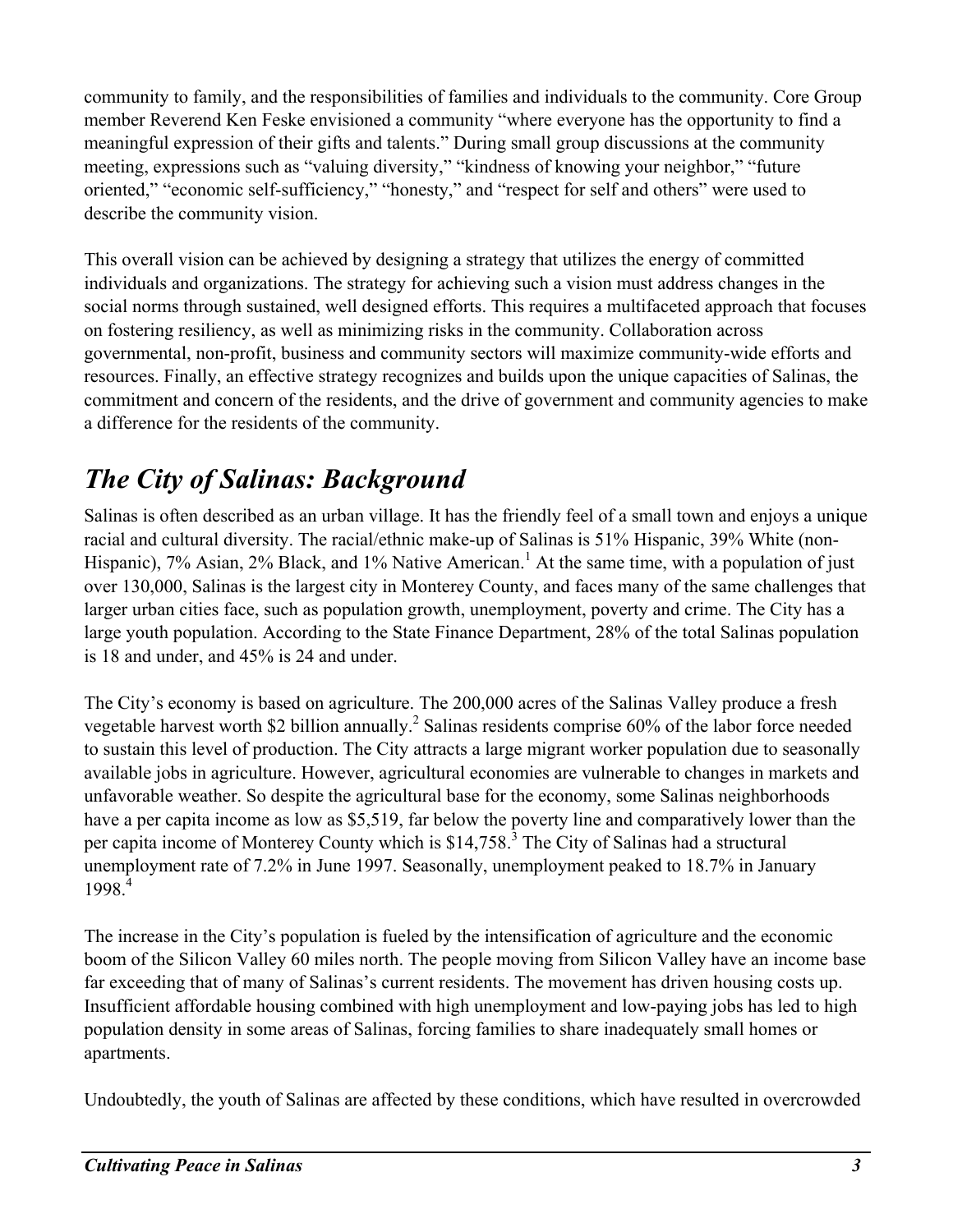schools, lack of jobs for youth, and high levels of youth violence. Violence is a primary concern for many Salinas residents, who are committed to reducing its effect on their community. There are many youth services and community groups that, along with strong parent involvement, respond to this issue. They have made significant strides in making Salinas a place where youth and families can feel safe. By identifying youth as the highest priority, the current City Council in Salinas is committed to enhancing these services and establishing Salinas as a community that values its children and youth and recognizes them as invaluable resources for the future of Salinas.

## *Defining Violence & A Public Health Approach*

It is important to clearly define violence. The Core Group selected the following widely accepted definition from the National Committee for Injury Prevention and Control:

Violence is "the use of force with the intent to inflict injury or death upon oneself or another individual or group(s) and includes the threat of force to control another individual or group," and "aggressive human behavior involving the use of physical, psychological or emotional force with the intent to cause harm to oneself or others."<sup>5</sup>

This definition spans multiple fields and encompasses many types of violence including child abuse, battering, youth violence, homicide, assault, hate violence, dating violence, and family violence.

The notion of a public health, or comprehensive, approach to violence arose from the awareness that criminal justice alone could not, and has not, solved the problem. The violence prevention movement is actually broader, both in concept and in participation than public health, but is based on some fundamental public health tenets including:

- ♦ *primary prevention orientation*  efforts designed to prevent violence before it occurs
- ♦ *data-driven*  approaches based on data that describes the nature of problem as well as contributing risk and resiliency factors
- ♦ *collaborative*  multiple partners working together to produce change
- ♦ *general population-based*  seeking community-wide or "environmental" solutions

Utilizing public health principles promotes broader, more lasting solutions to the violence problem. Such an orientation is essential because "no mass disorder afflicting mankind is ever brought under control or eliminated by attempts at treating the individual."6 Individual actions, criminal justice deterrents, and punishments are inadequate to intervene in a problem that has all of the markings of an epidemic.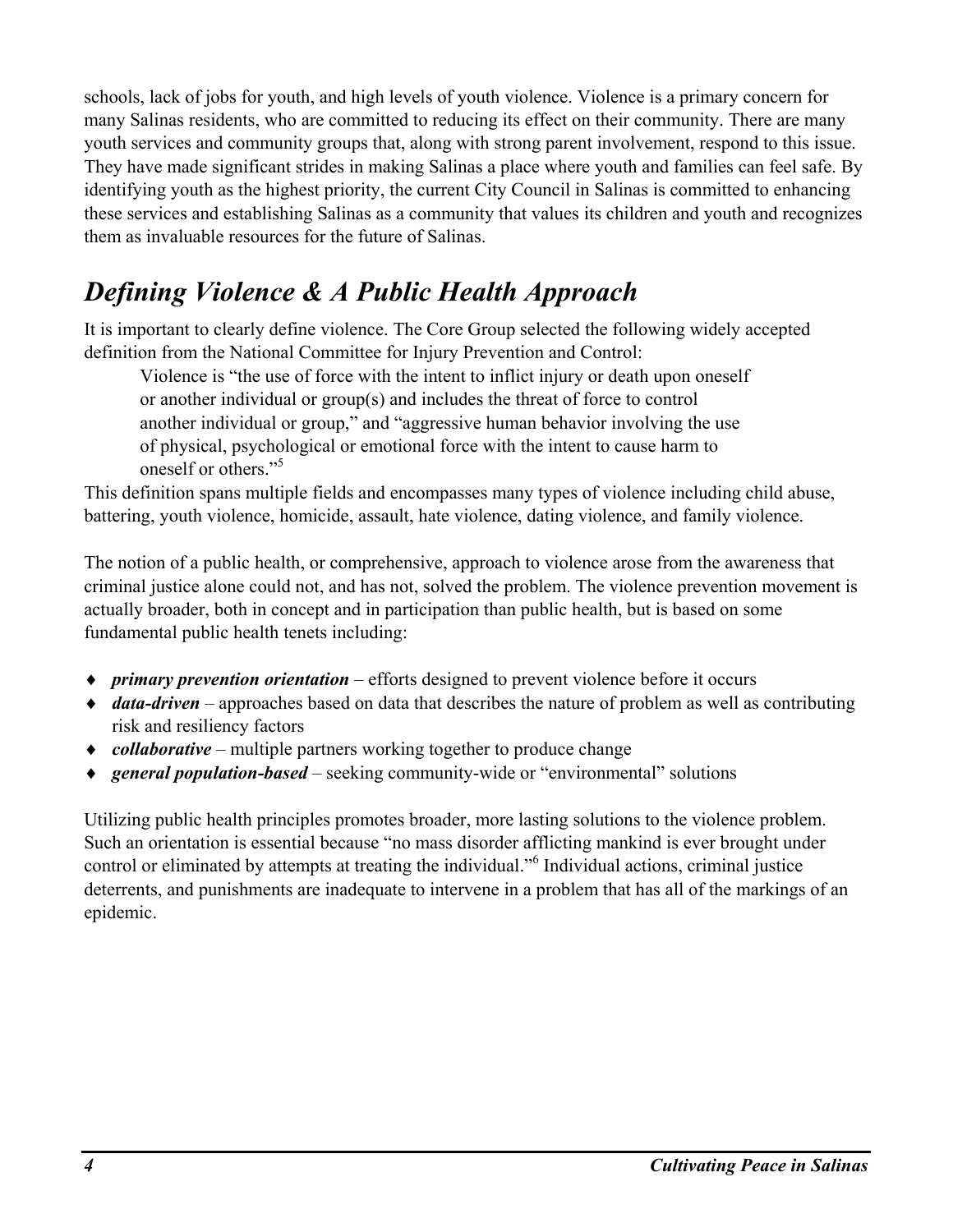## *Data on Violence in Salinas*

Violence is a major concern for the Salinas community, and the fear that it is becoming a norm threatens the vision of a community of compassion. Cynicism and fear about violence must also be addressed. Surveys conducted as part of the Tellus Project, a county-wide community assessment, reveal the concern about crime and violence. When one survey administered to 2,600 adults across the county asked: "How concerned are you with crime in Monterey County?" 75.6% answered very concerned, and 21.0% were somewhat concerned.<sup>7</sup> The recognition that more services and resources are necessary to impact violence prevention is illustrated by the results of another survey, which asked community groups in Monterey County to name the most serious gaps in services. The most frequent response was the lack of "violence reduction" services, identified by  $62\%$  of the respondents.<sup>8</sup>

Similar to national trends in violence, Salinas has gradually witnessed a decline. However, homicide, forcible rape, and other forms of violent crime remain ongoing issues in Salinas. Salinas experienced a peak of 24 homicides reported during 1994. According to police statistics, in 1998 there was a decrease in most major violent crimes from the previous year, except robbery with a weapon, which increased by 59%.

| $S$ atunus 1 vuce Department. Offense History |      |      |      |      |      |      |
|-----------------------------------------------|------|------|------|------|------|------|
| <b>Offenses</b>                               | 1993 | 1994 | 1995 | 1996 | 1997 | 1998 |
| Murder                                        | 15   | 24   | 15   | q    | 18   |      |
| Forcible Rape                                 | 31   | 53   | 40   | 46   | 55   | 51   |
| Armed Robbery                                 | 354  | 258  | 301  | 238  | 181  | 289  |
| <b>Aggravated Assault</b>                     | 844  | 846  | 950  | 884  | 895  | 661  |
|                                               |      |      |      |      |      |      |

*Salinas Police Department: Offense History*

In developing this framework, it was important to understand not only the facts, but also community perceptions about violence in Salinas. The questionnaire utilized for this report asked respondents about their impressions of the prevalence of six types of violence. (See chart below.) It should be noted that different strands of violence are frequently intertwined and it is difficult to separate them. For example, respondents identified the high prevalence of gang violence and domestic violence, and many indicated that gun violence and gang violence often occur in the same incidents. Similarly, bullying is often seen as a pre-cursor to gang violence, and as a correlate to domestic violence and sexual assault.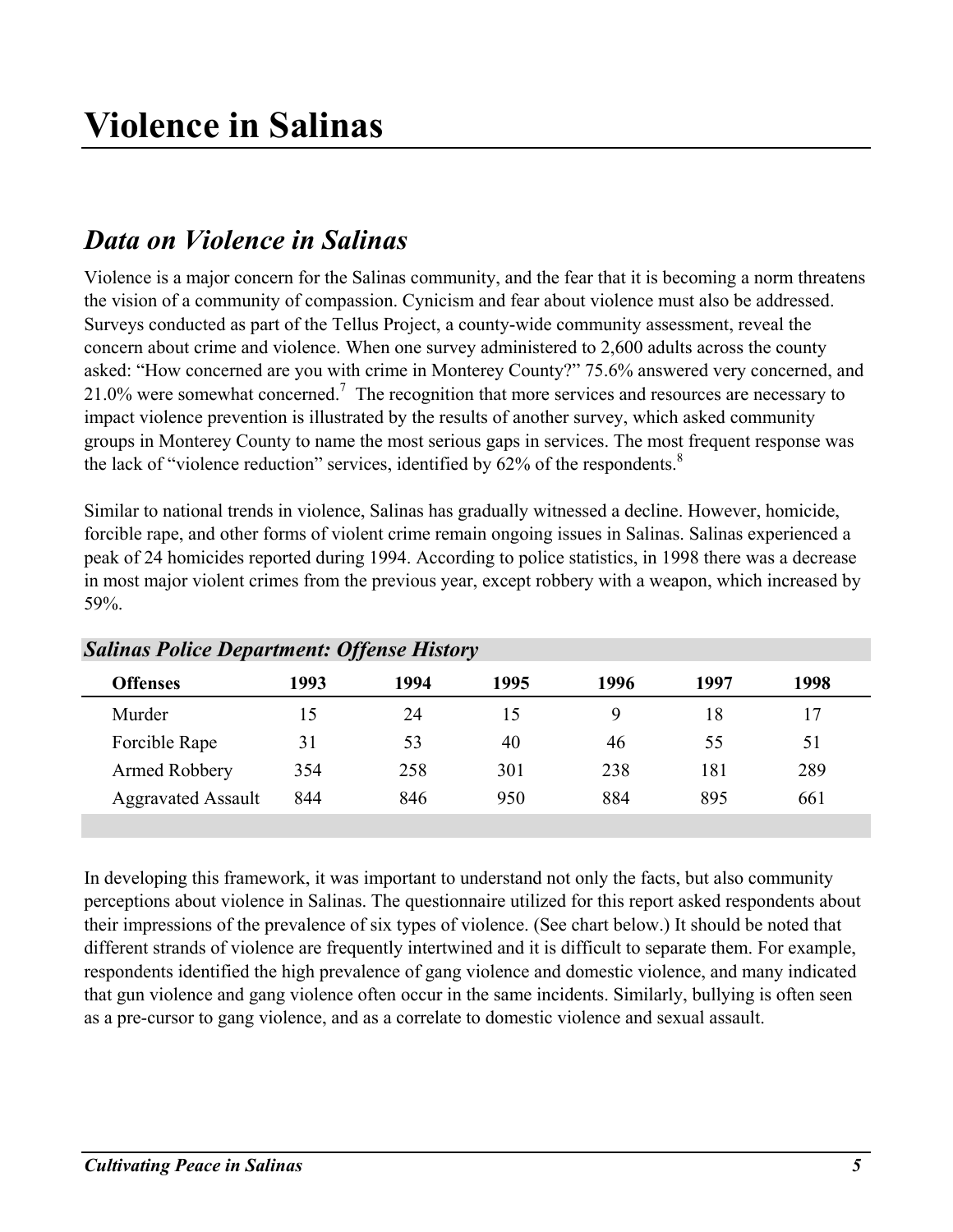| <b>Type</b>         | <b>Core Group</b> | <b>Extended Network</b> | <b>Composite of Both</b> |
|---------------------|-------------------|-------------------------|--------------------------|
| Gang Violence       | $100\%$           | 85%                     | 89%                      |
| Domestic Violence   | 78%               | 66%                     | 69%                      |
| <b>Gun Violence</b> | 85%               | 50%                     | 58%                      |
| Child Abuse         | 71%               | 50%                     | 55%                      |
| Sexual Violence     | 50%               | 35%                     | 39%                      |
| <b>Bullying</b>     | 42%               | 38%                     | 39%                      |

*Type of Violence Respondents Considered Most Prevalent in Salinas*

As noted in the table above, gang violence emerged as the primary concern and was perceived as the most prevalent form of violence in Salinas. A county-wide Tellus telephone survey in 1996 also revealed the concern about gang violence. Seventy-three percent of respondents were very concerned about gang activity in Monterey County.

In 1996, Monterey County Sheriff's Department reported that there were at least 47 different gangs in the county involving approximately 1,340 people.<sup>9</sup> Brian Contreras, Director of Second Chance, a gang intervention and prevention program in Salinas, reports that gang-related activity has steadily risen since 1996. He estimates that currently there are 52 street gangs in Monterey County with approximately 3,000 members, while in Salinas there are 16 street gangs with an estimated membership of 1,500 to 2,000 youth. Of all violent crimes in Salinas in 1998, 15% were classified as gang-related. In 1998, police classified 71% of the 17 homicides committed in Salinas as gang-related. Thirty-one percent of drive-by shootings and  $44\%$  of all aggravated assaults involving a firearm were gang-related.<sup>10</sup>

Street and gang violence are usually more visible than violence in the home. Domestic violence is recognized as an important issue in Salinas and it emerged in the questionnaires as the second most prevalent type of violence according to respondents. When county residents in a telephone survey were asked how concerned they were about domestic violence, 48% were very concerned, 35.3% were somewhat concerned, while  $7.2\%$  were not concerned at all.<sup>11</sup>

Violence in the home places youth at increased risk for witnessing violence as well as for their own victimization. Statistics from the Women's Crisis Center, which serves Salinas and South Monterey County, show that it served 3,841 unduplicated domestic violence clients from June 1997 to July 1998. In 1998, there were a total of 6,674 children referred to the Monterey County Family and Children Services unit for neglect, physical abuse, sexual abuse, absence/incapacity of parent, among other reasons. Of the children referred, nearly half  $(3,272)$  were residents of the City of Salinas.<sup>12</sup>

The Women's Crisis Center has seen an increase in reported sexual assaults. From July 1996 to June 1997, 216 sexual assaults were reported to the center. In the period from July 1997 to June 1998, there were 347 sexual assaults reported to the Crisis Center.<sup>13</sup> Sexual assault is thought to be one of the most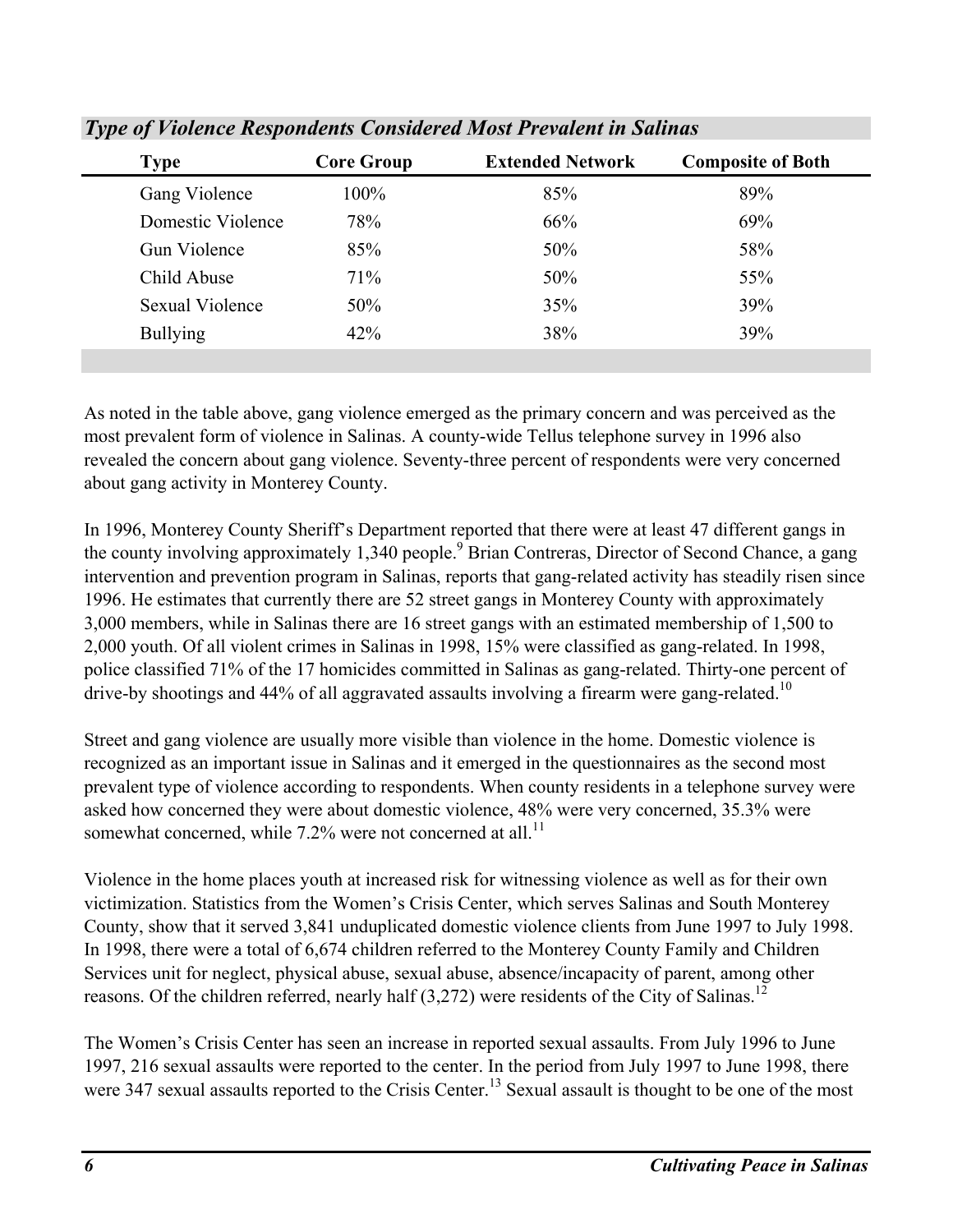under-reported crimes, and this may be evident in Salinas when comparing reports from the Crisis Center and the Police Department. In Salinas, police statistics show that in 1997 there were 55 forcible rapes and 10 attempted rapes; in 1998 the Police Department reports 51 forcible rapes and 6 attempted rapes.

## **Youth & Violence**

National self-report studies indicate that the age of highest risk for the initiation of serious violent behavior is between 15 and 16 years of age. Adolescents between the ages of 16 and 17 have the highest rates of participation in serious violent acts. After age 17, participation rates drop significantly and it is unlikely that persons will become serious violent offenders if they have not initiated serious violent behavior by age  $20<sup>14</sup>$  Early involvement in violence represents a particularly challenging area for intervention as 45% of those initiating serious violent offenses before age 11 continue this path into their twenties.<sup>15</sup> These statistics illustrate that early intervention is necessary in preventing violent crime.

Clearly, there is cause for concern about juveniles as perpetrators of crime, but young people also are at high risk as victims of crime. In 1980, homicide accounted for 3.9% of deaths among children 5 to 14 years old. By 1995, the homicide rate for this age group had jumped to 6.5%. Nationally, homicide ranks as the third leading cause of death for children 10 to 14 years of age and fourth for children ages 1 to 9. While other causes of death for school-aged children decreased between 1980 and 1995, violent deaths increased by more than  $61\%$ <sup>16</sup>

Salinas statistics reflect the national trends of risk in adolescence. Data collected by the Monterey County Health Department from September 1991 to December 1993 from emergency rooms at Salinas Valley Memorial Hospital and Natividad Medical Center indicated that numbers of gun shots, stabbings, and physical assaults all began to peak at age  $15.<sup>17</sup>$ 

Also reflecting national trends, there has been a recent decrease in juvenile arrests in Salinas. There was a dramatic drop in total juvenile arrests between 1997 and 1998. They dropped 45% to 1,492, the lowest number of juvenile arrest in that decade. Gang related juvenile arrests also dropped 32% between 1997 and 1998, reaching an all-time low since gang-related data began to be collected in 1993.

| <b>Salinas Police Department: Juvenile Arrest History</b> |      |      |           |      |      |      |       |      |      |  |
|-----------------------------------------------------------|------|------|-----------|------|------|------|-------|------|------|--|
| Arrests                                                   | 1990 | 1991 | 1992      | 1993 | 1994 | 1995 | 1996. | 1997 | 1998 |  |
| Total                                                     | 1637 |      | 1534 1631 | 1908 | 1737 | 2256 | 2604  | 2732 | 1492 |  |
| Gang-Related N/A N/A N/A                                  |      |      |           | 195  | 216  | 255  | 254   | 254  | 172  |  |
|                                                           |      |      |           |      |      |      |       |      |      |  |

The 1997-98 California Safe Schools Assessment reports an overall decrease in crime committed by students enrolled statewide from 1996-97. Salinas Union High School District is no exception. The district has shown a marked improvement in 1997-98 from previous years. In every category (drug/alcohol offenses, battery, assault with a deadly weapon, robbery/extortion, sex offense, possession of a weapon, and property crimes), declines have occurred. Salinas now reports lower than statewide high school district rates in every category. This is an impressive improvement from earlier years. In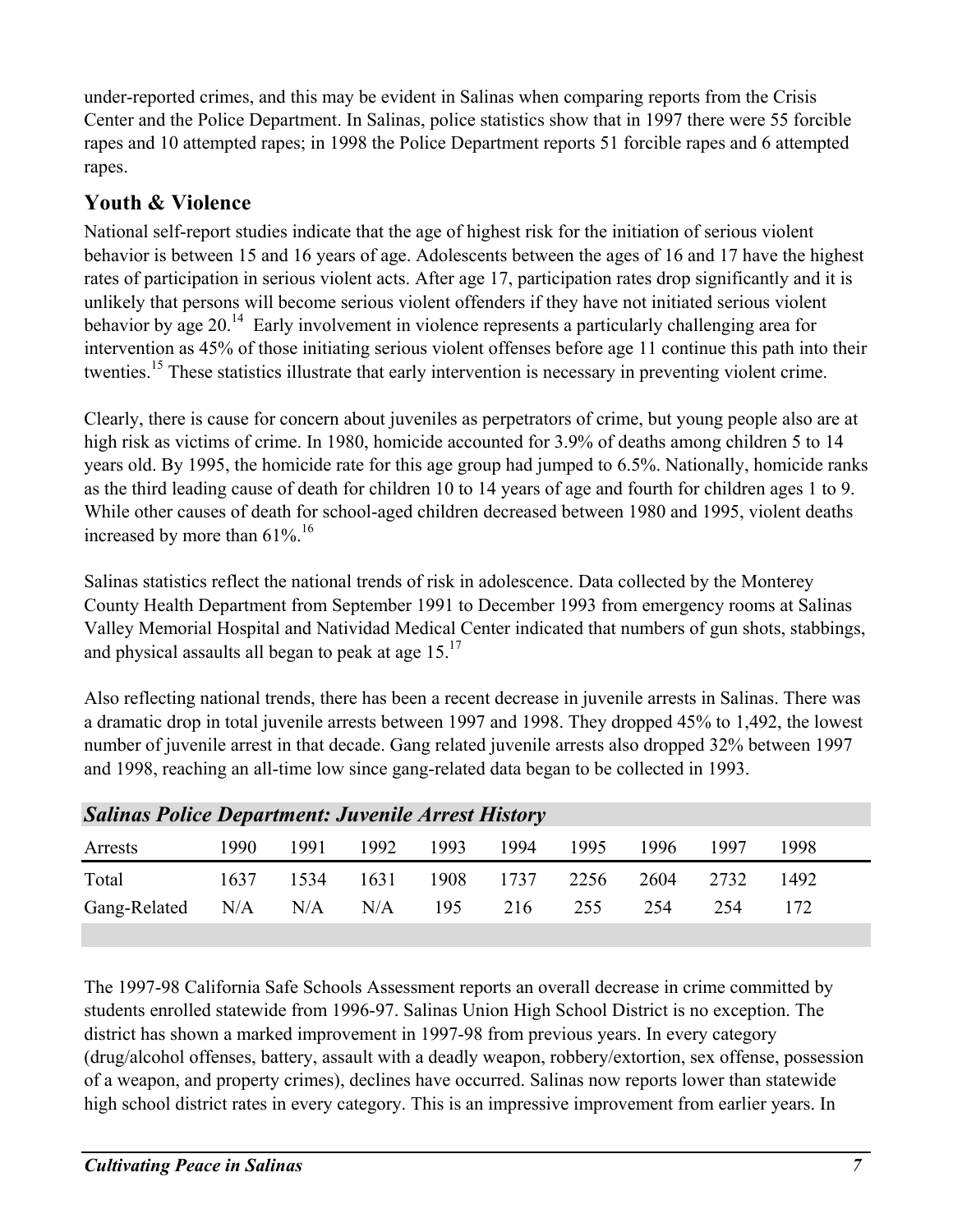1995-96, Salinas Union High School District was above the statewide average in six of the seven categories.18 During the 1997-98 school year, drug and alcohol offenses were the most common type of offense at 10.73 offenses per 1,000 students.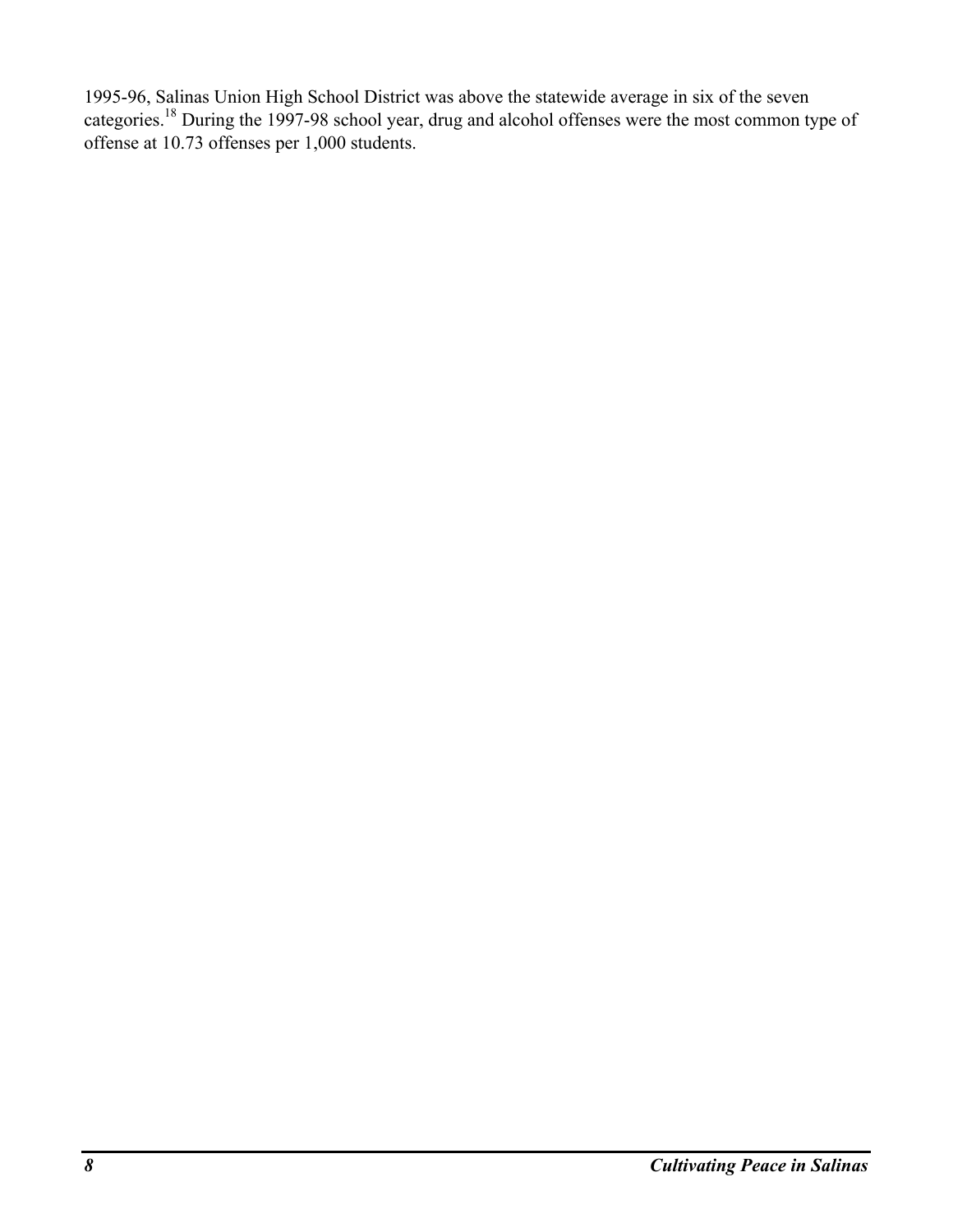While data and statistics profile the trends of violence, they do not explain the factors that influence its occurrence. Risk factors are traits or characteristics that increase the relative risk of an individual or community being affected by or perpetrating violence. Resiliency factors are traits or characteristics that protect an individual or community from violence. Effective violence prevention strategy must take these factors into account. In Salinas, participants identified the most critical risk factors, as well as conditions that foster resiliency, through questionnaires, interviews, and community meetings. Participants' viewpoints, in conjunction with national data, were instrumental for devising the recommendations that appear in the final section of this report.

## *Risk Factors*

National public health practitioners and researchers have identified nine major risk factors for violence.<sup>19</sup> They are: economics, oppression, family dynamics, guns, media, alcohol and other drugs, incarceration, witnessing acts of violence, and community deterioration. Beyond these nationally recognized risk factors, some locally identified issues include low literacy rates, high rates of truancy, high population density (which leads to overcrowding in schools and neighborhoods), and lack of affordable housing.

## **Alcohol & Other Drugs**

Nationwide, alcohol is the drug most closely associated with violent incidents. Some researchers estimate that it is implicated in 50-66% of all homicides,<sup>20</sup> 20-36% of suicides,<sup>21</sup> and more than half of all cases of domestic violence.<sup>22</sup> The scientific literature strongly suggests that alcohol, like other drugs, acts as a "multiplier" of crime. The use of alcohol and drugs results in higher levels of aggression and crime. And where you find a concentration of liquor stores, you often find the neighborhood to be suffering from alcohol-related social problems. $^{23}$ 

Seventy-eight percent of the Extended Network identified alcohol and other drugs as a major risk factor for violence. The entire Core Group (100%) ranked this as the number one risk factor. Youth who were interviewed said that they have seen drugs being sold in classrooms of middle and high schools. A middle school student in a focus group shared that dealers can "get a lot of money from selling drugs and that is better than being in school." In a survey distributed at the Teen Summit in February 1999, when 124 high school students were asked, "Is there a problem with drugs on your campus?" 60 responded "yes."<sup>24</sup>

Youth are at risk for substance abuse. The statistics for admittance to outpatient or residential recovery services in Monterey County show that youth 15 years of age and under comprise the largest group admitted for alcohol abuse treatment services. On the other hand, the 15-17 age group is most often admitted for heroin abuse. In 1994-1995, there were 297 youth age 15 and under admitted for alcohol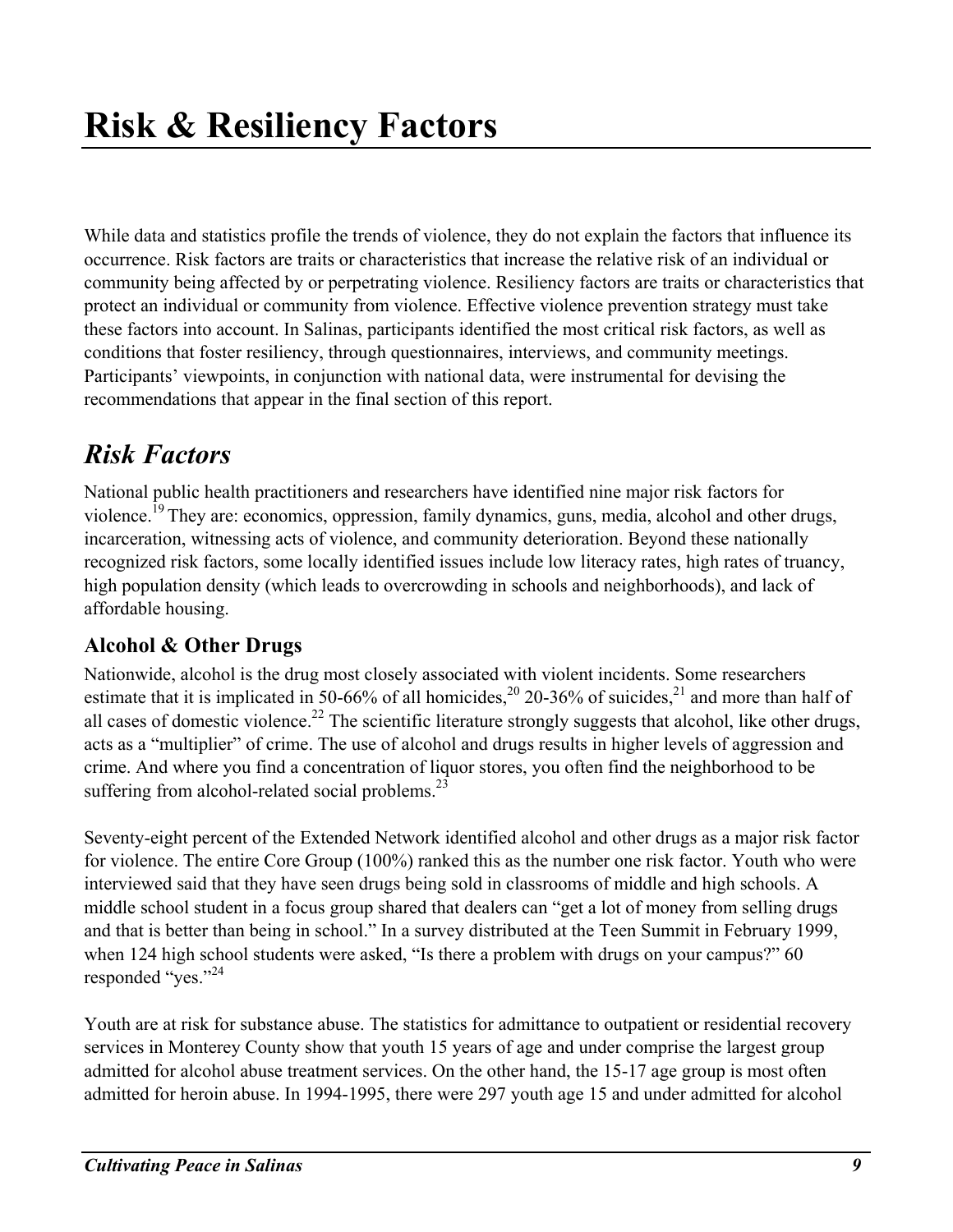and 89 for heroin. Among the 15-17 year olds, 157 were admitted for alcohol recovery and 175 for heroin abuse treatment.<sup>25</sup> More than any other group, young adults are likely to have been drinking prior to being either a perpetrator or victim of fatal or non-fatal violence.<sup>26</sup>

## **Family Dynamics**

An unsupportive home life including psychological or physical abuse can begin or maintain a cycle of violence — in and outside the home. Family dynamics refers to family relationships, interactions, structure, parenting skills, family communication, and methods of discipline. These are key determinants of family health and healthy child development. For the Extended Network, family dynamics ranked as the number one risk factor. The Core Group also rated this very highly (92%), second only to alcohol and other drugs.

The lack of positive role models for youth emerged as a related concern. In communities where fathers generally do not reside in the home, individuals may struggle with the lack of positive male role models. Though role models are not limited to family members, there is a link between the absence of supportive and caring relationships and youth involvement in violence.

A shortage of programs that support parents and families results in an additional strain on families that may already be contending with issues such as unemployment, overcrowding, and an unsupportive economic structure.

## **Witnessing & Experiencing Violence**

Witnessing and/or experiencing violence is a traumatizing incident that can leave one feeling scared and helpless. It can create and build upon norms of violence as an acceptable form of behavior and place youth at greater risk for perpetrating or being victimized by further violence. For example, a significant risk factor for becoming a batterer is having witnessed the battery of one's mother as a boy.27 It should be noted, however, that witnessing/experiencing violence is not a guarantee that further violence is inevitable; what happens in response to these events is critical.

Forty-one percent of survey respondents identified witnessing violence as a risk factor. As noted in the data section, the prevalence of domestic violence in Salinas is a significant area for concern. In recognition of the negative effects that witnessing violence can have on youth, The Child & Teen Counseling Center (part of Women's Crisis Center) provides counseling to youth who are witnessing domestic violence in their own homes. The Counseling Center also provides group services in many schools, but reports that there is always a long waiting list. More resources are needed to give these children and teens the support that they need.

## **Media**

Media portrayals of violence enforce the message that violence is a common and appropriate way to solve problems. In addition to the barrage of violent images that children are exposed to on a daily basis through magazines, newspapers, films, and computers, it is estimated that children in the United States view 8,000 murders and 100,000 acts of violence on television before completing elementary school.<sup>28</sup> Such exposure models violent behavior, increases fearfulness (which can impel one to become involved in violence as a means of protection), leads to desensitization to violent images and acceptance of violence as normal, and increases desire for involvement in violent activities.<sup>29</sup>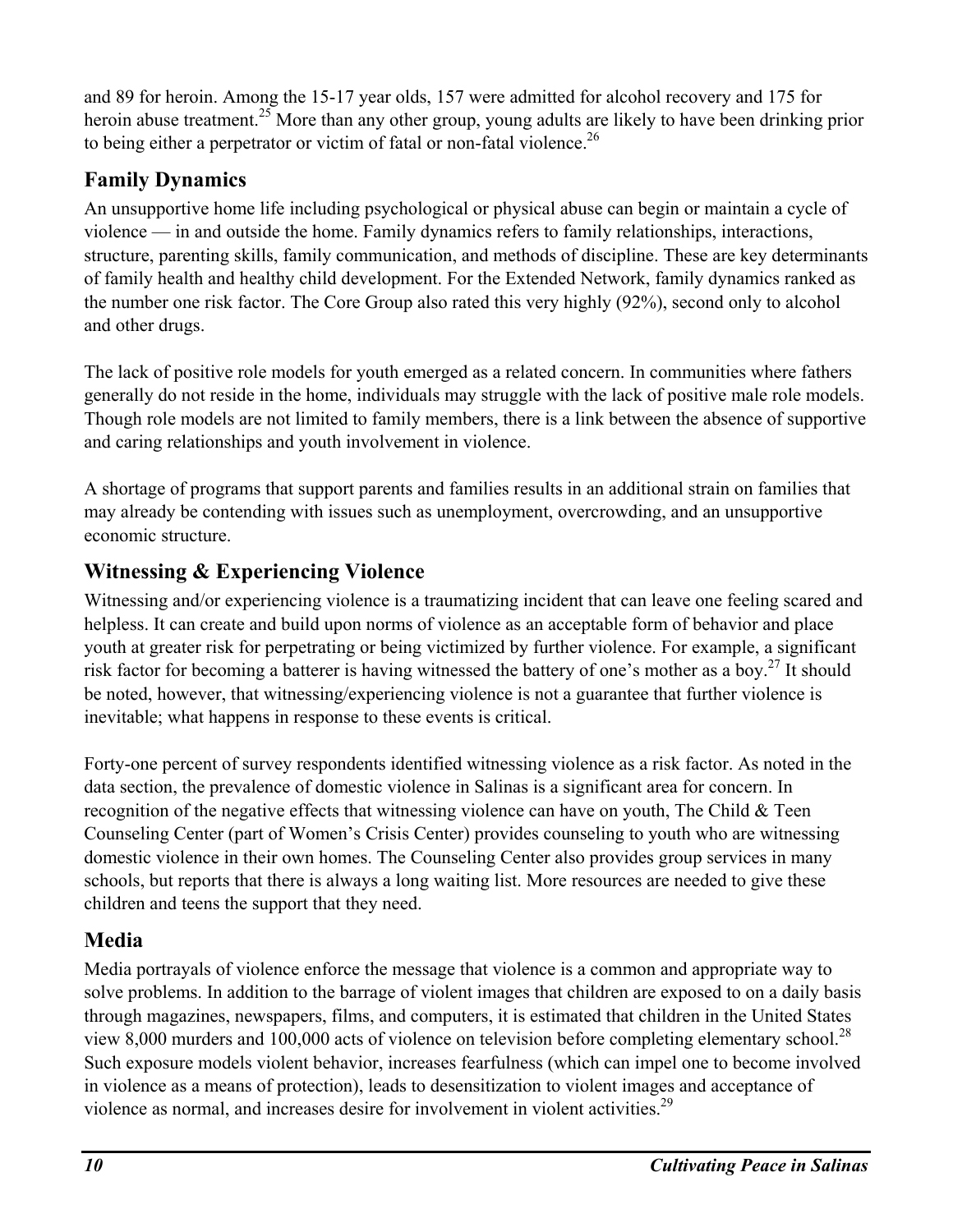Sixty percent of survey respondents identified negative media as a risk factor. Programming often glorifies violence and depicts negative images of youth, minorities, and gender stereotypes. At the Coffee Klatch meeting at Alisal Community School, the group discussed the absence of positive role models for Latino youth as well as the lack of "models" for constructive family communication in the media. Members of the Life & Pain Committee also expressed concern that the Spanish media (radio, newspaper, TV) didn't list community events and public service announcements. When media does not support the community and promotes negative images that reflect violence, a significant resource is being wasted and communities are placed at increased risk.

### **Economics**

Poverty, high unemployment, and community deterioration contribute to violence in a community. Lack of employment opportunities creates a sense of hopelessness among youth and adults and is a risk factor for violence. Youth who feel they cannot earn a living wage as part of the mainstream economy may turn towards drug dealing or other illegal activities to make a living. Furthermore, if the local economy is in decline, there tend to be fewer support services available to residents and deterioration of the local infrastructure. Dilapidated schools and housing contribute to the feeling among youth that society does not care about them, with violence an understandable expression of anger and alienation.

Sixty-five percent of survey respondents noted poor economics as a significant risk factor contributing to violence in Salinas. Although the current median income in Salinas is \$48,200, 50% of families earn less than 80% of area median income and 12.4% live below poverty level.<sup>30</sup> There has been a greater concentration of wealth over the last 20 years, and although overall resources have increased, access to them has diminished. Community members identified the inability to pay for children to enroll in extracurricular activities, excessively long work hours that prevent parents from engaging in meaningful activities such as English or parenting classes, the lack of affordable housing, and high population density as significant barriers imposed by the current economic structure.

### **Guns**

Even if a reduction in the number of hostilities could not be accomplished, a mere reduction in the availability of guns and ammunition would decrease the lethality and injury associated with violence. The rate for unintentional firearm-related deaths of children under 15 in the United States is nine times higher than in the 25 other industrialized countries *combined*. 31 Firearms are the leading cause of death for 1- to 19-year-olds in California.<sup>32</sup>

Although the rates are still alarmingly high, youth gun violence is on the decline nationally and many attribute this decrease to local gun control ordinances that are spreading across the country. California has been a leader in local gun control policy development. As of August 1998, there were 67 cities and 6 counties that had enacted 183 local firearm regulations, a significant increase from 1996 when there were 25 cities that had enacted only 45 firearm regulations. A recent 1998 statewide survey revealed that Salinas does have some local ordinances to regulate firearm dealers including explicitly prohibiting firearm dealers in residential neighborhoods, prohibiting firearms dealers from operating near sensitive areas, and requiring gun stores to carry liability insurance. However, regulations prohibiting the sale of "Saturday Night Specials" — easily concealed handguns that lack safety features and are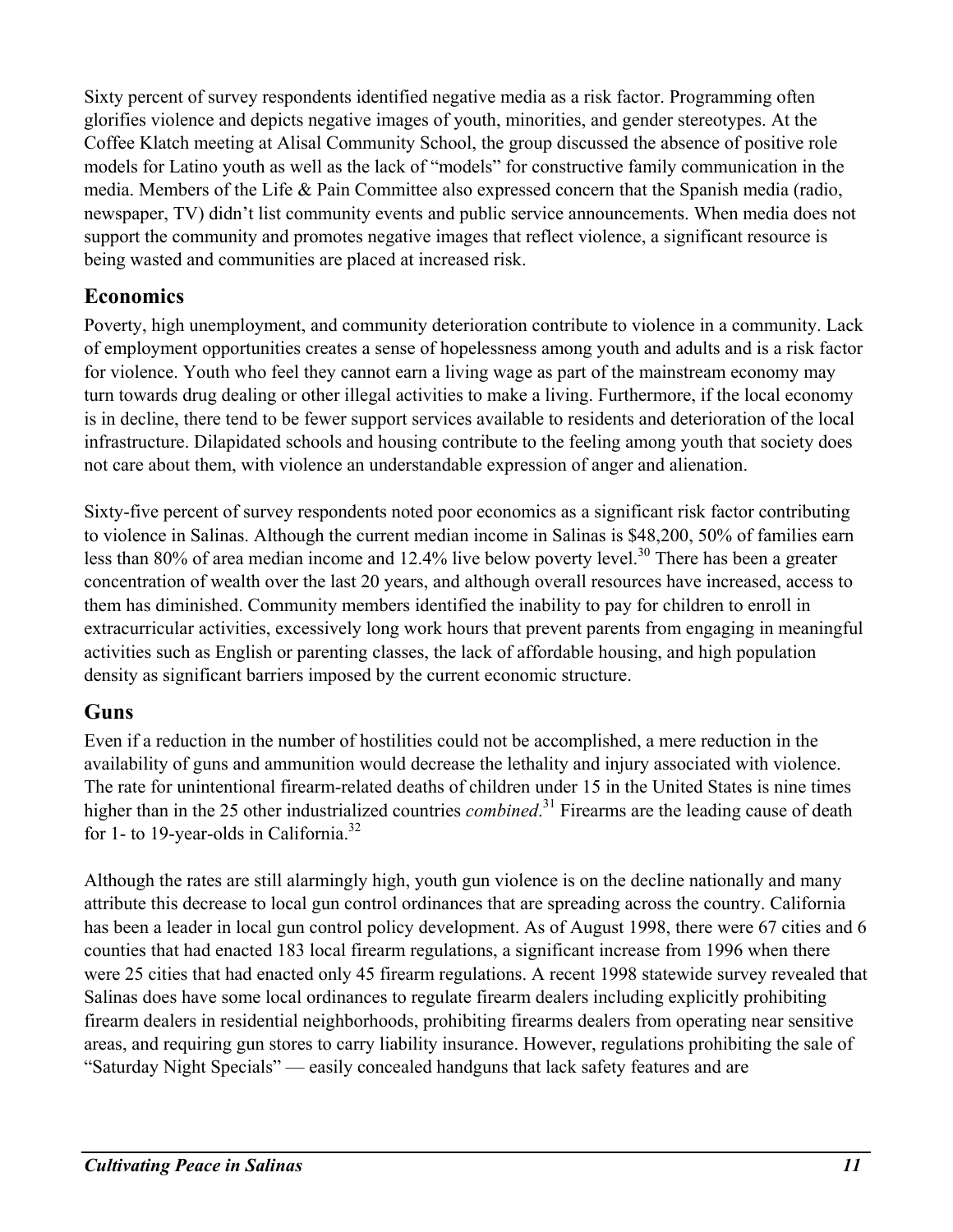disproportionately used in crimes — or requiring that trigger lock devices are sold with all handguns, have not yet been enacted in Salinas.<sup>33</sup>

Seventy percent of questionnaire respondents named guns as a risk factor in Salinas. Many individuals and groups interviewed named "getting guns off the streets" as a priority for prevention of further violence in Salinas. A survey conducted by Monterey County in 1991 found that of all 10th graders (1,304) in Salinas, 52.3% of the students said they knew people who carried a weapon to school, and 64% stated they could access a gun if they needed it. Of the 43% of students who said there was a gun stored in their house, only 26.8% of these said that it was locked and inaccessible.<sup>34</sup> Although many families keep guns in their home for protection, research shows that keeping a gun in the home is strongly associated with an increased risk of homicide by a family member or acquaintance.<sup>35</sup>

## **Incarceration**

United States has the highest incarceration rate per capita in the Western world.<sup>36</sup> The huge expenditures for prison building are a major determinant of available resources for schools, health, and other government necessities. California's rate of incarceration and expenditure make it one of the highest in the U.S. both for adults and for youth. Despite substantial growth in the prison population due to the war on drugs, the vast majority of those arrested for drug-related offenses are released without substantial treatment. The goal of rehabilitation has been largely abandoned, and it appears that prisons have become a training ground and communication center for criminals. Men and women are socialized within a violent subculture in prison and this is often spread to communities upon release.<sup>37</sup>

Salinas's close proximity to Soledad Correctional Training Facility and the Salinas Valley State Prison may contribute to the area becoming a major hub for gang activity. Many associates of gang members move close to the prison to be near confined gang members. A study that sought to understand the impact of expanding the prison only looked at the City of Soledad, and did not recognize the scope of influence that the nearby prison might have on the City of Salinas. While some community members are very concerned with the impact of the prisons, others don't believe it directly increases violence and that it offers needed jobs in the area.

## **Oppression**

Oppression, which includes sexism, racism, and discrimination on the basis of age, ethnicity, class, sexual orientation, or culture, results in inequality and feelings of powerlessness that underlie many types of violence. Youth may experience oppression based on their age, or the perception that they can not actively contribute to society in meaningful ways.

In the Salinas survey only 21% of respondents selected oppression as a risk factor. However, this may be due to the fact that, as some respondents noted, the category seemed too broad or needed to be better defined. In some cases, "racism" was noted in the "other" category.

The interviews revealed examples of oppression. Ruth Esteban, who directs the Safe Teens Empowerment Project (STEPS), described that "there is a mistrust of teens — often people use teens, and want them to show up to an event but not really have input or be in charge." Members of the Life & Pain Committee discussed the difficulties of working with police and school personnel as non-English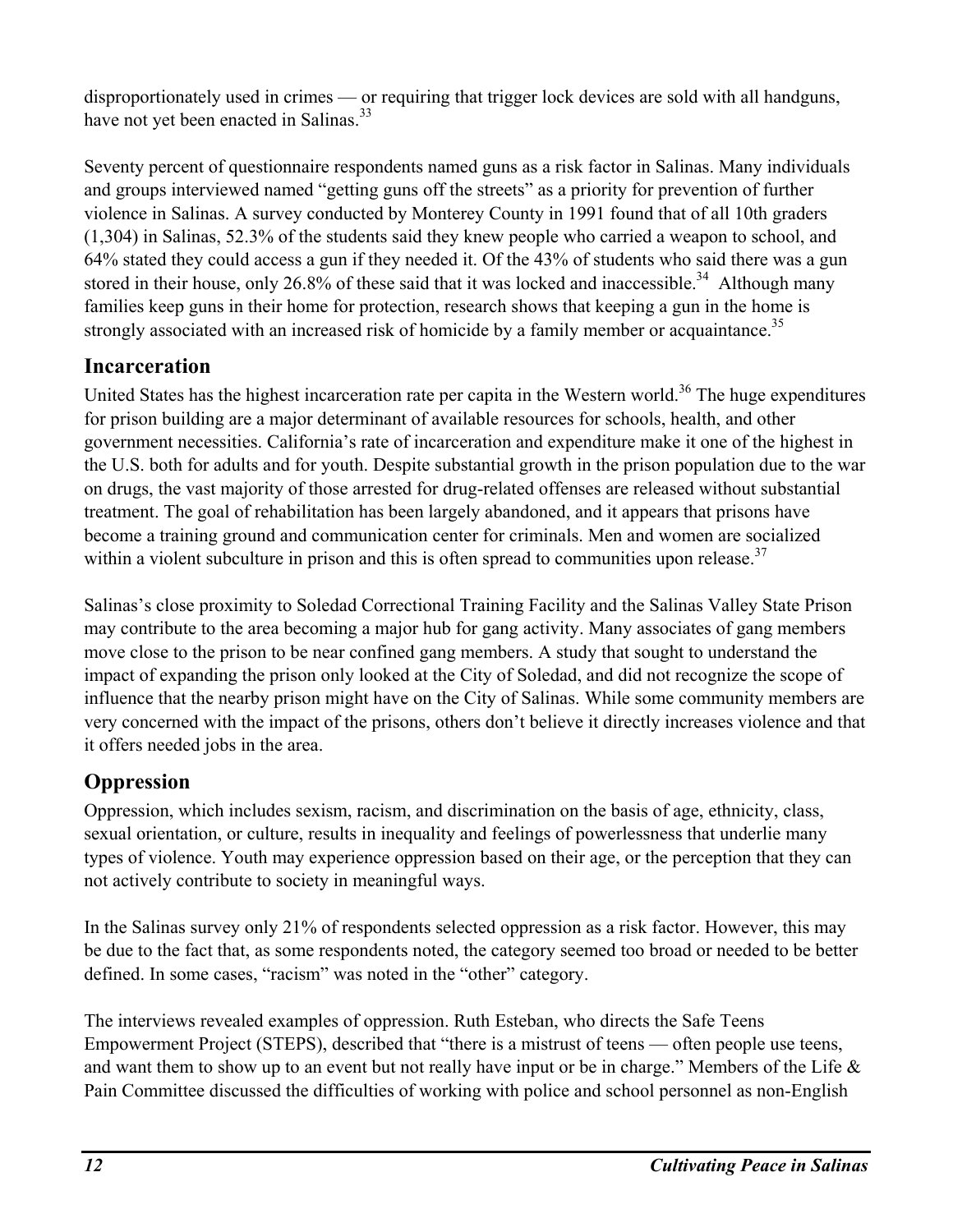speaking parents. As one member said, "We are ignored and treated differently if we don't speak English."

## **Literacy**

While illiteracy, the inability to read and write, and poor academic performance are not direct causes of criminal behavior, young people who have received inadequate education or who have low levels of literacy are disproportionately found within the criminal justice system.<sup>38</sup>

Because Salinas can be characterized as a bilingual community, it faces unique challenges related to students' ability to attain skills in reading and writing. Forty-five percent of the residents of East Salinas do not speak English and the Salinas Union High School District has the highest percentage of limited English proficient (LEP) students in Monterey County.39 Limited proficiency in English may hamper the success of students in several ways, including creating a lack of continuity between the home, the community, and the school environment, as well as hampering the opportunity to succeed in school settings where English is the dominant language.

Literacy rates and overcrowding are two of the many factors that have put pressure on the Salinas school system. At the first community meeting in March, Principal Lampkin of Los Padres Elementary School told meeting attendees that "there is a sense of urgency, a sense of crisis, a sense of need" in many schools. He described that 90% of the students in his school are below grade level in 1st through 6th grades. One-third of the 6th graders are four or more grades below, and 65% of students are limited English proficient. The school, which was built for 250 students, is now over capacity with 750 students, translating into a lack of adequate space and resources for students.

### **Truancy**

Truancy can be both a symptom and a cause of learning problems among students. Students who are feeling a sense of failure in their academic work may skip school to avoid the shame they feel in the classroom. Difficulties interacting with other students (e.g., experiences of bullying, teasing, or ostracism) can also keep youth from attending school. These are warning signs of youth who may be headed for difficulties in the future and who need support in the present. In some cases, demands at home may keep students from attending school. Parents may need their children to help take care of siblings, run errands, or translate during important appointments. At the root of these needs is the struggle of households to survive with very limited resources. Finally, troubled family relationships, including domestic violence, incest, and conflict with parents can keep children away from school. There also are many children and youth who may not be classified as truant because they are not enrolled in school due to unfamiliarity with the school system or past expulsions.

Whatever the reason, students who regularly miss school, in most cases, will not be able to keep up with learning at their grade level. This can compound existing learning problems. Truancy is often a first step on the road to dropping out of school. Statistics show that dropouts are three and a half times as likely as high school graduates to be arrested and six times more likely to be unmarried parents.<sup>40</sup>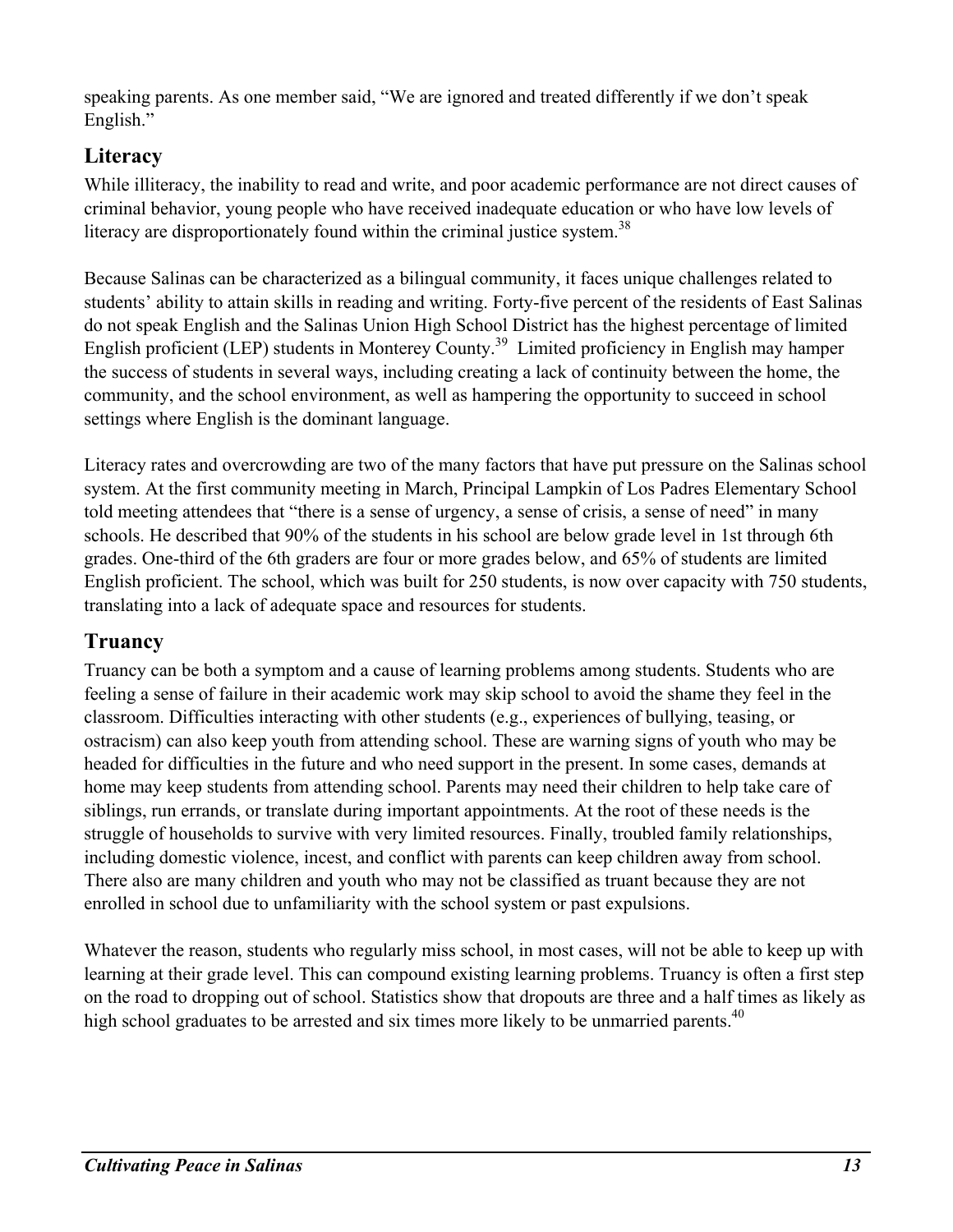## *Resiliency Factors*

Resiliency or protective factors are traits or characteristics that protect an individual or community from violence. They are indicative of the health of a community. Attention to resiliency fits particularly well with Salinas's vision that it be a city where everyone is respected and has an opportunity to find a meaningful expression of their gifts. Many experts believe that the presence or absence of resiliency factors in an environment is strongly correlated to outcomes.<sup>41</sup> Resiliency factors encourage growth and can counter the negative effects of risk factors. Some theorists have particularly identified the following as important elements of resiliency: caring and supportive relationships, consistently high expectations, and opportunities for involvement, input, and impact.

The family is where such relationships and expectations first develop for many children. Even though poor family dynamics are implicated in placing people at risk for violence, many families are creating caring, supportive environments for children that make youth resilient and safe. When asked what is working in Salinas, Marli Melton, Associate Director at Community Foundation for Monterey County, replied, "Lots of families are doing a good job." She described how the family is an asset that can not be replaced by anything else, stating, "No program can do the job of a family." Salinas has numerous active parents groups that have shown an incredible commitment to creating a safe environment for their children and the entire community. Families, including parent groups, grandparents, older siblings, aunts and uncles, are key assets to recognize and include in any efforts to improve outcomes for children and youth.

It is clear from resiliency studies that the community as well as the family plays a critical role. For example, the number of significant non-parental adult relationships a child has is a significant predictor of a successful transition to adulthood. Parents, teachers, and community members who hold clearly stated expectations regarding children and young people's behavior help protect the young people from risk. When family rules and expectations are consistent with and supported by the key influences on young people — school, peers, the media, and the larger community — young people are buffered from risk even more.<sup>42</sup>

Bonnie Benard, Director of Resiliency Associates, who conducted resiliency training for the Federal Office for Safe and Drug Free Schools for nearly ten years, emphasizes that resiliency grows less out of what we do than how we do it.<sup>43</sup> As such, she suggests that shifting to a resiliency approach requires a fundamental change in the ways communities operate, respecting the notion that every interaction, no matter what the focus, represents the opportunity for participation and empowerment of members of the community.44

John McKnight, a researcher from Northwestern University, has developed a community development model based on the resiliency of communities rather than the traditional needs-based approach. He explains that a needs-based approach views a community as a list of problems and usually directs funding to service providers to come in and fix the problems. The focus is on survival, rather than serious change or community development.<sup>45</sup> Conversely, a capacity-focused or resiliency-based approach looks for all of the strengths of a community, including the gifts of individuals, citizen's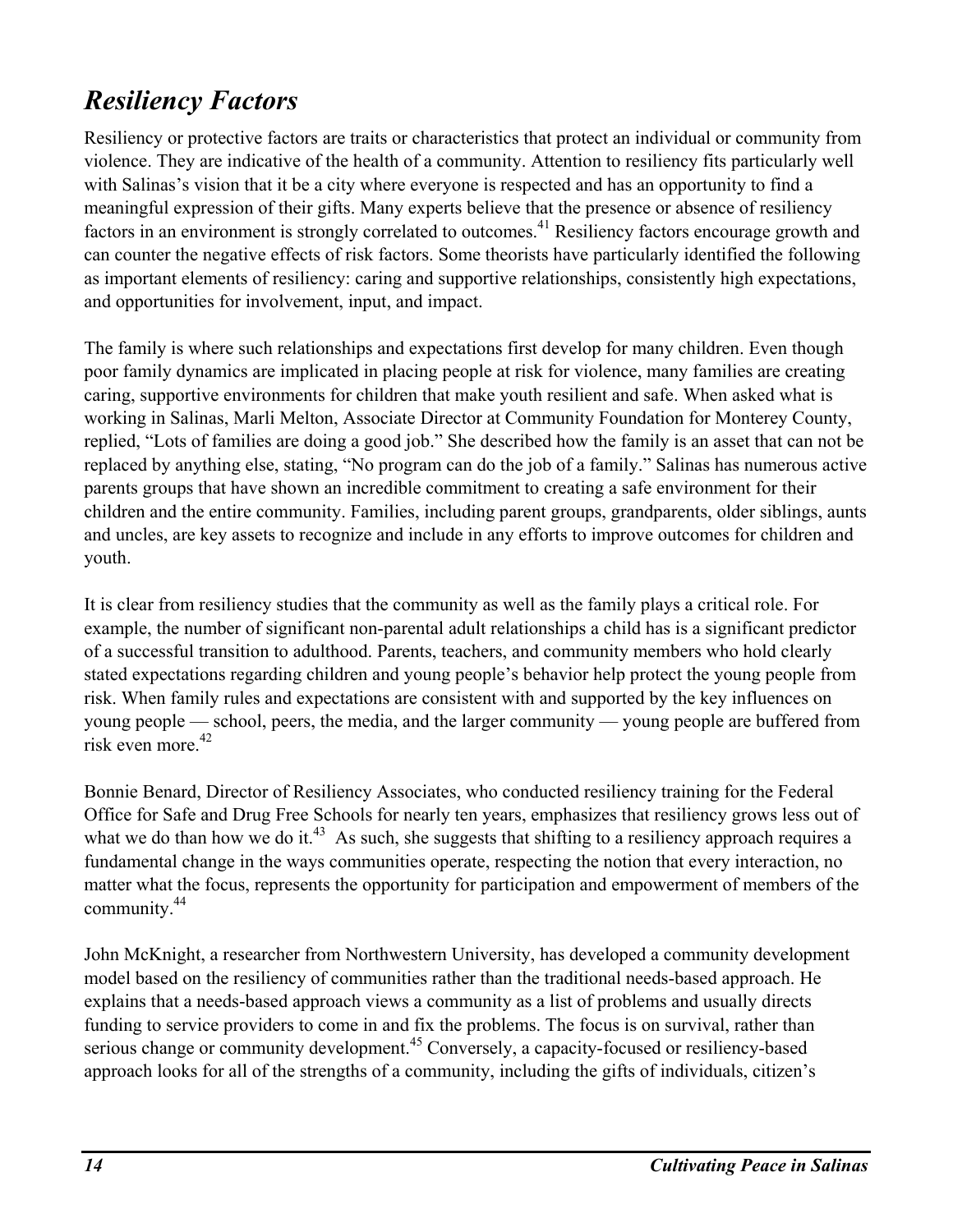associations, and local institutions, and builds upon these assets to mobilize for development. In this sense, community members highlight and maximize the strengths of their own communities.

Identifying the strengths, or potential strengths, in a community can be done through a technique called asset mapping. Recently, communities have utilized asset mapping as a tool for violence prevention, getting youth involved to map out the existing and potential sites for youth in the community. This process allows a community to envision how its strengths can make positive change.<sup>46</sup> For example, churches in the community are noted as potential sites for child care programs, grocery stores and firehouses are identified as safe havens where children can count on adult assistance, and businesses are recognized for their potential in job training. Salinas has a committed Youth Commission that could organize such an effort for Salinas. A Youth Commission member stated, "We are concerned about our own peers, and our city, that is why we are here. We have a lot of ideas and potential that needs to be tapped into."

Utilizing assets such as parents, media, faith communities, local businesses, and schools, the Salinas community has a history of actively addressing violence in innovative ways. There are examples of community groups that have successfully organized to make Salinas's streets and parks safe. Parents' groups have prevented alcohol outlets from opening near schools, and neighborhood watch teams have worked with police to increase safety in their neighborhoods.

There also are many examples of positive interagency collaboration. As one Core Group member described, "this is an energized community that can bring people together pretty quickly." For example, the Violent Injury Prevention Coalition (VIPC), which began five years ago as a volunteer coalition made up of various community partners, has become a cornerstone in the community's efforts to prevent violence. Also, the broad participation of the community in the developing of this framework represents the willingness to come together to form a strong alliance for preventing violence.

Often, schools are the most resource-rich settings in the neighborhood. Yet they are unused 65% of the time.<sup>47</sup> Full-service schools utilize the full capacity of schools by offering classes and events for the surrounding community, and can become a central resource for the community. The Healthy Start program is an example of school-centered services that offer support to parents and families and can make the school feel more like a center for the local community. Alisal Community School in Salinas is an example of how, by offering support and resources to the parents, there has been a great deal of success in getting parents involved, which is often a struggle for many schools. The colleges and university of the region are also assets to recognize, as they offer a great deal to Salinas and could provide even more.

Businesses are part of the fabric of the community. As a result, they have a vested interest in violence prevention and in Salinas, and they want to be a part of the solution. They are concerned because the cumulative effect of violence and related problems results in a community climate that will not support the evolution of Salinas's economic environment. In addition, businesses may be staffed by community members. When the community is healthy, businesses are more likely to be successful. Currently, businesses participate in and support youth sports and community non-profits, and have resources that may assist in other community programs. Business representatives have expressed their interest in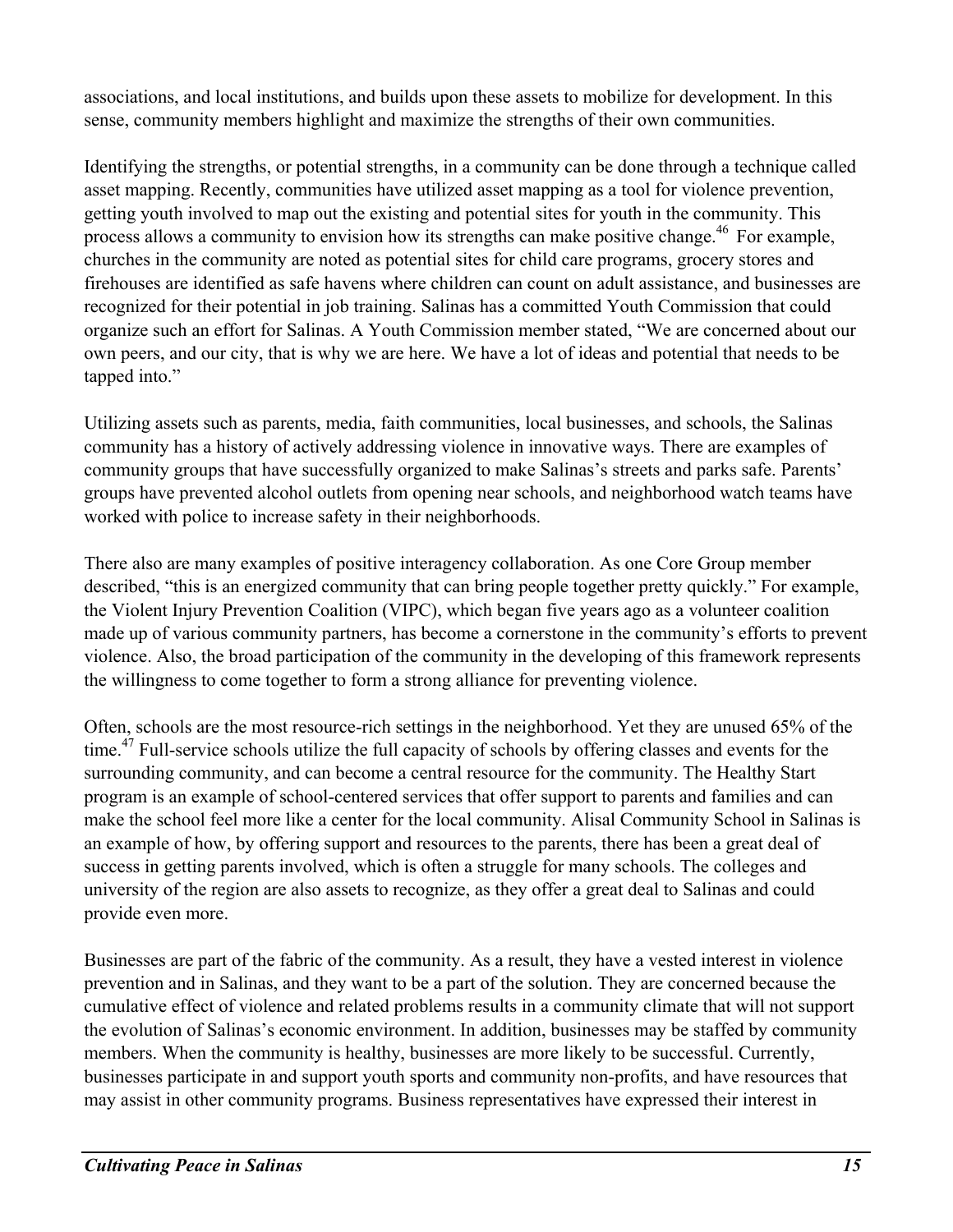continuing to share their resources, and want to know how the community will benefit. Business leaders have been a part of this framework development, illustrating their commitment to taking part in creating opportunities for youth in Salinas.

The local media in Salinas has been involved in programs promoting peace, worked with local organizations to promote parent education about media, and supported other community programs. The local media is involved in local violence prevention programs and supports other community programs by announcing programs or covering positive events in the news. The cable industry has worked with national PTA and Girl Scouts to promote parent education about media and educate them on program ratings and V-chip technology for use in controlling kids' access to all forms of violent media.

By creating opportunities for increased resiliency and minimizing exposure to risk factors, Salinas aims to be a compassionate community and provide youth and their families with abundant opportunities and resources.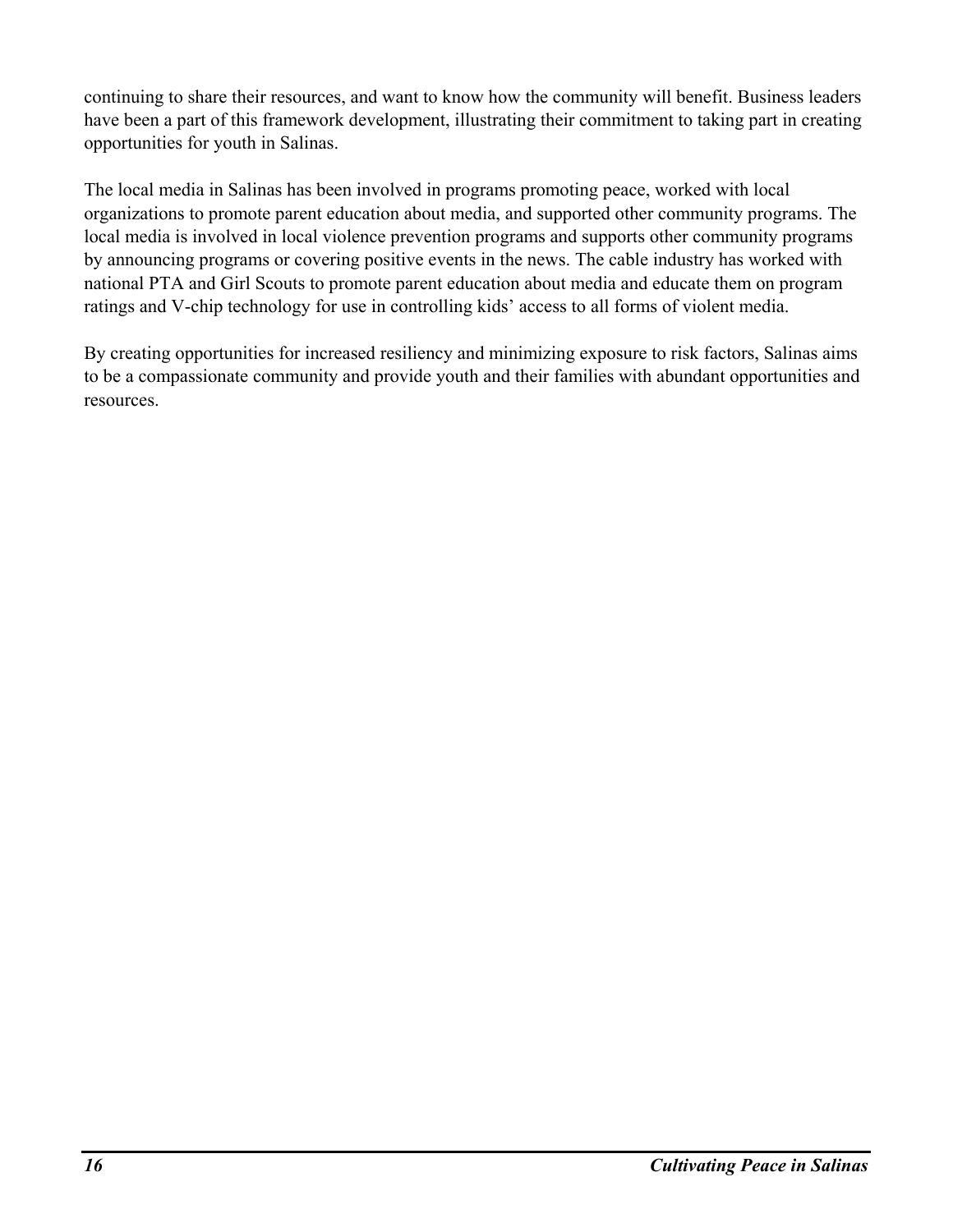# **A Strategy for Prevention**

Reducing violence and achieving a community rooted in compassion, respect, and responsibility has the best chance for success with a prevention strategy that addresses norms. Norms, or community standards, influence and model behavior. Risk and resiliency factors impact the way individuals and communities interact. If violence is seen as typical and is reinforced by the media, family, community, or school, it will occur with greater frequency and lethality. On the other hand, in a community that respects youth, demonstrates consistently high levels of support and expectations, and models nonviolence, more positive outcomes can be expected.

Violence, like many of the health and social problems that currently face cities across the nation, consists of a complex set of issues and thus requires a comprehensive solution. In recognition of the complexity of violence, the Core Group recommended that a multifaceted approach and systemic change be greater priorities than the creation or expansion of new programs. Making use of a Prevention Institute tool called Evolution to Effective Prevention,<sup>48</sup> the Core Group specified their highest priorities as follows:

| <b>Evolution of Prevention in Salinas</b>             |                                                                          |
|-------------------------------------------------------|--------------------------------------------------------------------------|
| To move from:                                         | To:                                                                      |
| The absence of an overall strategy                    | Creation of an overall strategy                                          |
| Short-term fix-it approaches                          | Long-term focus and outcomes                                             |
| Programs aimed at only changing individuals           | Efforts aimed at changing people, norms, and<br>policies                 |
| Fragmented and independent activities and<br>programs | Linked, collaborative initiatives and<br>partnerships across disciplines |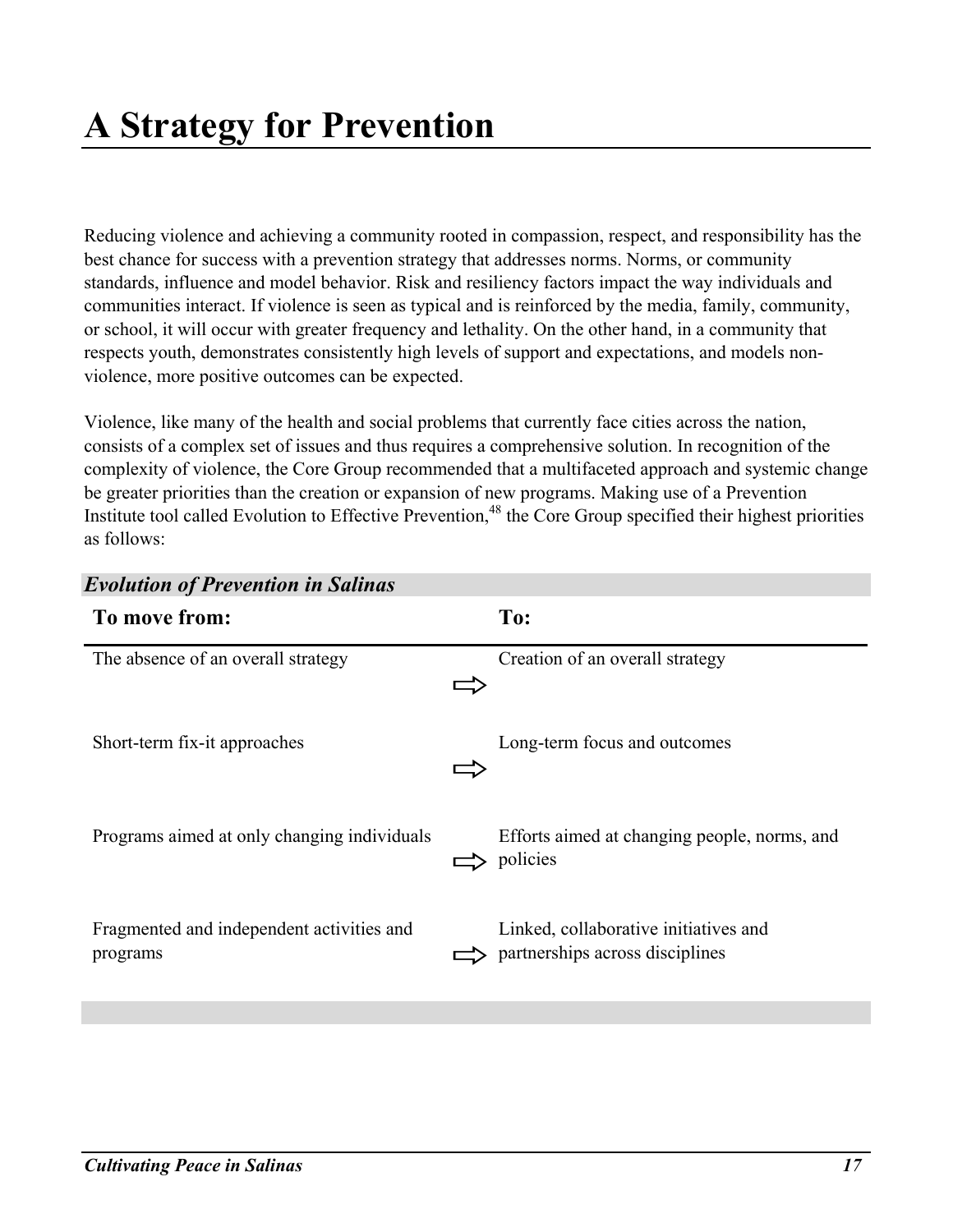In the following section, the two key elements of strategy — the *what* of a comprehensive approach (*Spectrum of Prevention*) and the *who* (Collaboration) — are described, along with the evaluation approach.

## *Spectrum of Prevention*

The *Spectrum of Prevention* is a Prevention Institute tool for developing system-wide change. It has been used nationally in a wide range of prevention initiatives including violence prevention, traffic safety, tobacco prevention, and the promotion of nutrition and physical activity. It helps to architect a multifaceted range of initiatives. In Salinas, the tool was used by the Core Group to review existing efforts and for planning further initiatives and should help in structuring ongoing efforts in violence prevention.

The Spectrum identifies six levels of intervention that enable practitioners to move beyond an educational approach to achieve broad prevention goals. Each level is necessary, but not sufficient on its own to address violence within communities. Instead, these levels (delineated in the following chart) are complementary and when used together produce a synergy that results in greater effectiveness than would be possible using a single level of the Spectrum in isolation or any linear model. This synergy enables violence prevention advocates to have a greater effect on community norms than focusing on any single level would achieve.

| <b>Influencing Policy &amp; Legislation</b>          |
|------------------------------------------------------|
| Developing strategies to change laws $\&$ policies   |
| <b>Changing Organizational Practices</b>             |
| Adopting regulations $\&$ shaping norms              |
| <b>Fostering Coalitions &amp; Networks</b>           |
| Convening groups $\&$ individuals for greater impact |
| <b>Educating Providers</b>                           |
| Informing providers who influence others             |
| <b>Promoting Community Education</b>                 |
| Reaching groups with information & resources         |
| Strengthening Individual Knowledge & Skills          |
| Enhancing individual capacity                        |

## *Spectrum of Prevention*

## **Collaboration**

Linkages are a critical component of the *Spectrum of Prevention* (Level 4: Fostering Coalitions & Networks) and of a comprehensive approach. By bringing together existing organizations, groups, and individuals, it is often possible to have greater impact on an issue than any single person or organization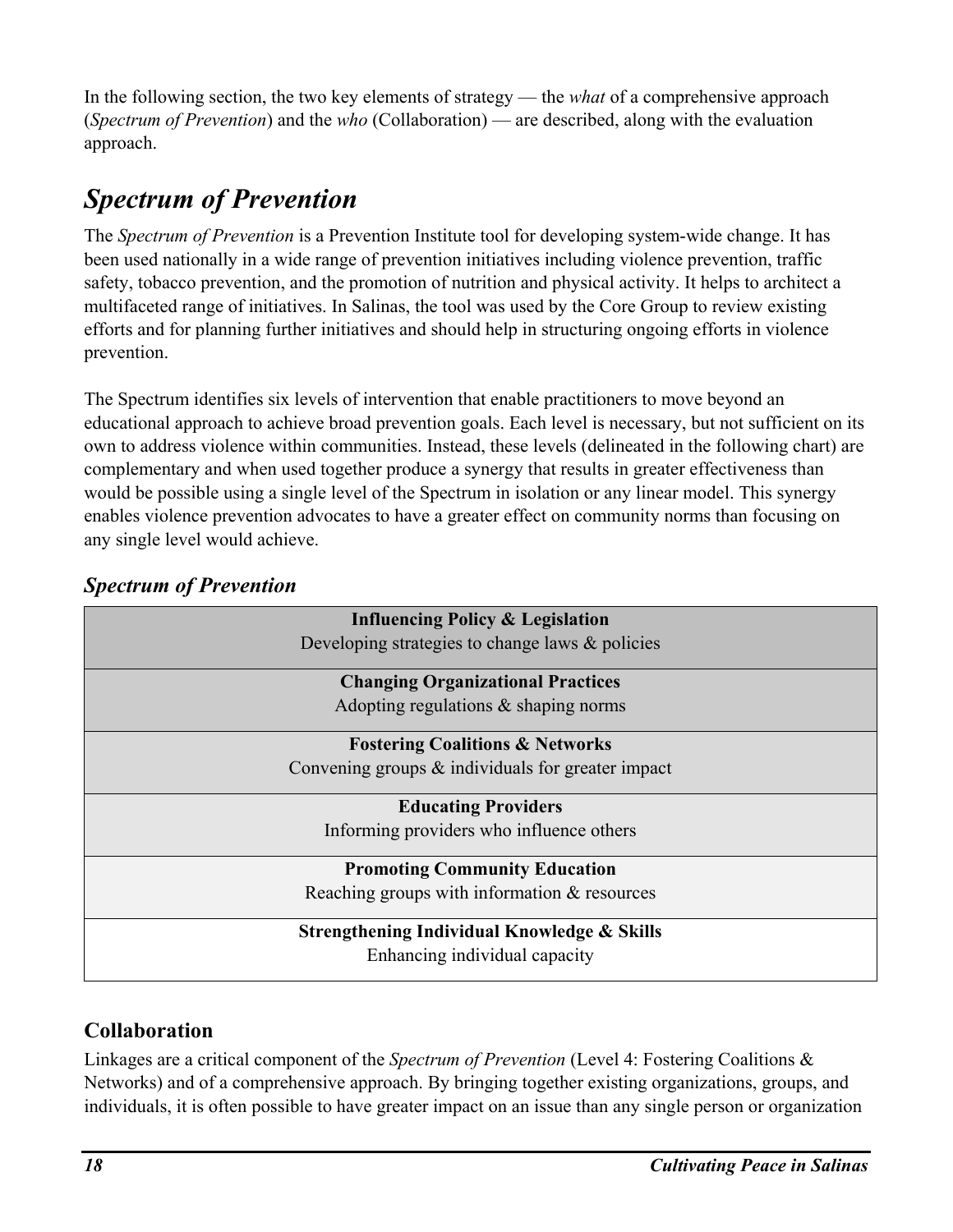working in isolation could achieve. Working in partnerships, collaborations and coalitions can be challenging, but can be powerful ways to mobilize individuals to action. Such associations can bring community issues to prominence, and lead to policy development. These associations are also effective means for integrating health services with other human services so that resources are not wasted and efforts are not needlessly duplicated.

A recent study by the National Crime Prevention Council highlights six cities that have demonstrated significant crime reduction over the past ten years by utilizing a collaborative approach. From this study, Jack Calhoun, Executive Director of the National Crime Prevention Council concludes, "Cities that bring together government, other public organizations, and residents in a collaborative, problem solving way, find new strengths as well as new solutions to old problems."<sup>49</sup>

There is interplay between developing partnerships and multifaceted approaches. New partners will add to the array of approaches, and new suggestions for approaches will necessitate new partners.

## *Evaluation*

As Salinas prioritizes and implements some or all of the recommendations that emerged from the framework development process, undoubtedly, people will want to know what is working, and what is not. The purpose of evaluation is to determine exactly that, as well as to identify additional actions that might improve community prevention efforts. While evaluation of comprehensive, norms-based initiatives such as the one described in this report can be difficult, there are a number of evaluative steps that should be taken in five specific areas that are outlined below.

However, it is first important to note that this violence prevention framework, which constitutes an environmental review of the community climate in Salinas, is not, and was never intended to be, an evaluation of specific programs.

Further, evaluation continues to be a challenge in the violence prevention movement. Some organizations do not have the resources to conduct effective evaluations and requiring every organization to produce its own "attempt" at evaluation would be a misuse of vital funds. In addition, the national state-of-the-art in evaluation has been more impressive in regard to simple initiatives than with multifaceted approaches. To date, most evaluation methods have tended toward linear and quantitative models, measuring programs or initiatives in isolation, and measuring only certain outcomes. Such evaluations are generally inadequate for assessing the complex interaction of community systems, thereby accurately reflecting the true impact of a long-term, strategic approach.

In violence prevention, much of what does and does not work can best be seen through a qualitative lens. For example, the results of new partnerships, the value that a program has in a specific community, and the synergistic effect of multiple initiatives working in tandem are often missed by quantitative measures. Certain actions may not have immediate impact, but importantly, may lay the foundation for future efforts to be successful.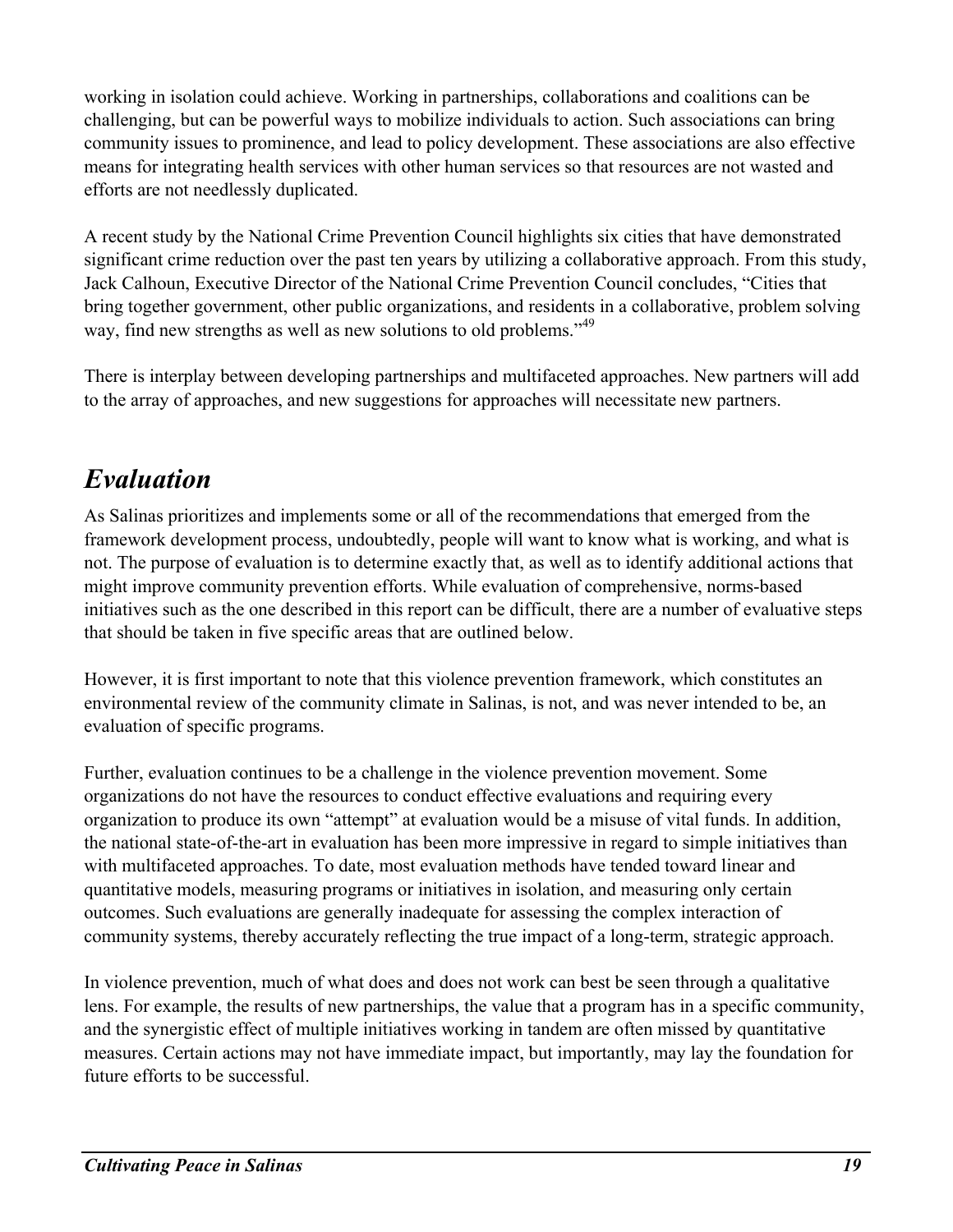The wisdom of the practitioner often goes 'uncaptured' by formal evaluations, though many observers of the field believe this is one area in which a tremendous amount of knowledge and experience must be tapped. In Salinas, the expertise of involved community representatives and government leaders offers important lessons for the violence prevention effort.

Evaluation must consider a broad range of outcomes and processes to respond to the breadth of issues addressed by this framework and to serve as a basis for future violence prevention planning in the city.

#### **Measures of Effectiveness**

There are five different areas in which evaluative questions must be answered:

#### *1) Effectiveness of Follow-Through on the Framework*

Once the recommendations of *Cultivating Peace in Salinas* have been prioritized and charted in a timeline for action, it will be critical to assess follow-through. Are recommendations being developed thoroughly and implemented in a timely manner? Importantly, community members and representatives of Salinas are encouraged to revisit this framework on an annual basis to assess progress and make necessary modifications to the action timeline.

#### *2) Effectiveness of Specific Recommendations*

As the recommendations made in this framework are implemented, it will be important to ask, "Are they having the desired results?" Leadership groups and community members must take a central role in delineating the measures for effectiveness, and in so defining these, make periodic recommendations for what can be modified and what has been learned to strengthen such efforts.

#### *3) Effectiveness of Violence Prevention Programs*

Are the specific programs involved in violence prevention effective? One model for assessing this has been used by the Department of Social Services, County of Monterey as well as United Way and governmental groups across the United States. In this model, the service providers to be evaluated come together to determine their own indicators of a successful program. In this way, service providers are able to establish their own measures of success. This method should be compared to the current practices in Salinas. The City and County should then discuss whether or not to establish consistent evaluation criteria. The Department of Social Services has had success using this matrix model with Healthy Start and would be willing to provide training and support to the City on the implementation of this type of evaluation.

#### *4) Effectiveness of Networks & Collaborations*

Collaborations such as the Core Group that developed this framework play a very important role. The behaviors and relationships that emerge from these networks may be difficult to measure, but clearly they have an additive value to initiatives. New methodologies that measure the depth and frequency of interaction between network participants provide an important indicator of the worth of coalitions. Measures include: Are agencies receiving increased referrals or recommendations from sources in the network? Are organizations developing joint initiatives or grant proposals? Do organizations contact one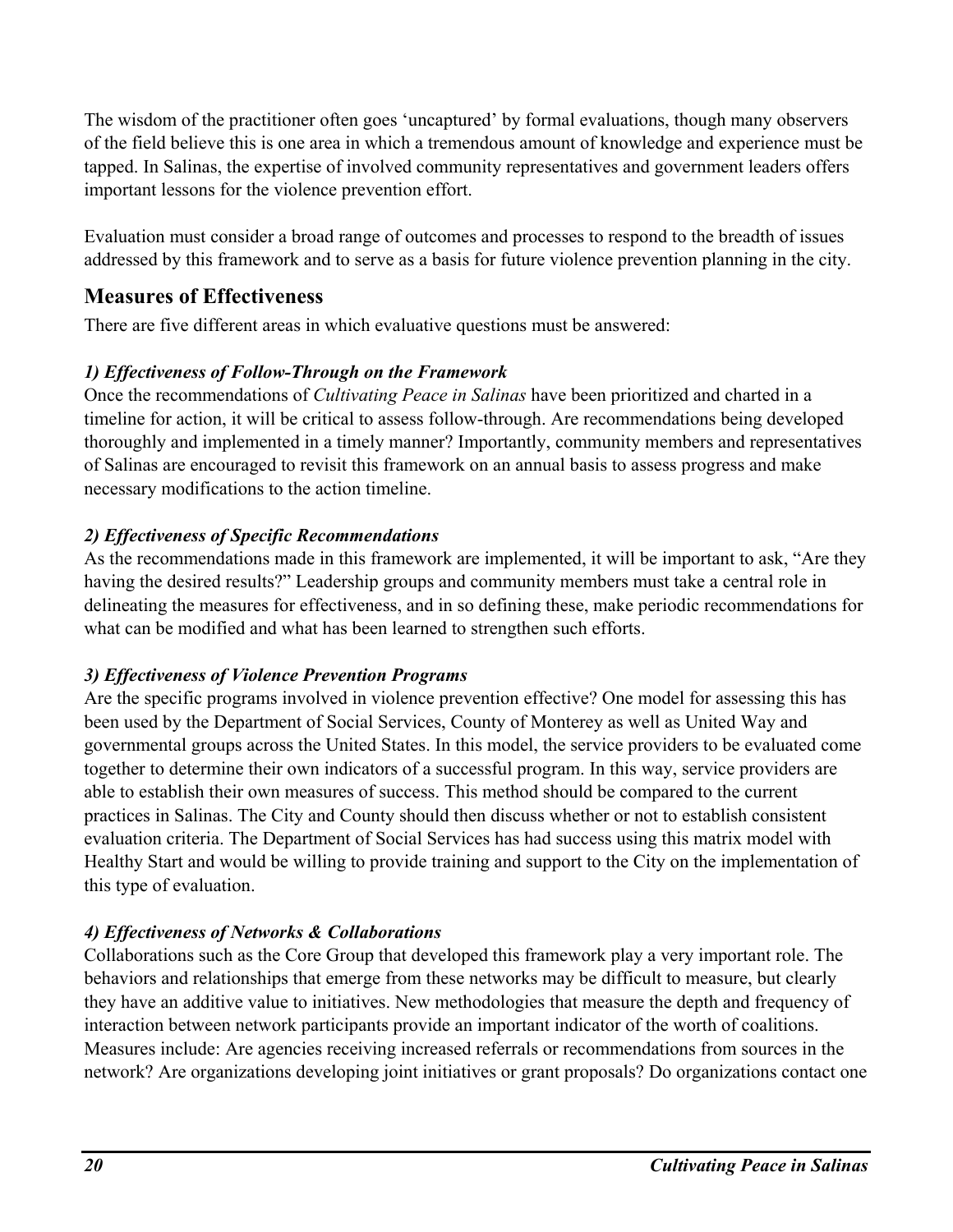another when policy or funding initiatives emerge?

#### *5) Assessing the Effectiveness of the Framework Overall*

While the four evaluation criteria above help determine the effectiveness of specific elements of the strategy, the fundamental questions are: "Is the overall framework working? Is the approach contributing to an overall effective strategy for reducing violence?" Other issues for inquiry include the following: What modifications and improvements need to be made? How often should the framework be revisited and assessed? (One important tool for assessing the framework could be an annual report card proposed by Mayor Caballero and described in the recommendation section.) Also, qualitative assessments by Core Group members and other community representatives could provide critical input.

### **Hard Choices**

Based on the results of the evaluation activities above, there may be hard choices that government officials and other funders need to make to ensure that the finest quality and most cost-effective services, practices, and policies are being supported in Salinas. It is premature to make such decisions in the absence of evaluation. The above criteria should enable decision makers to meet their fundamental responsibility to make hard decisions.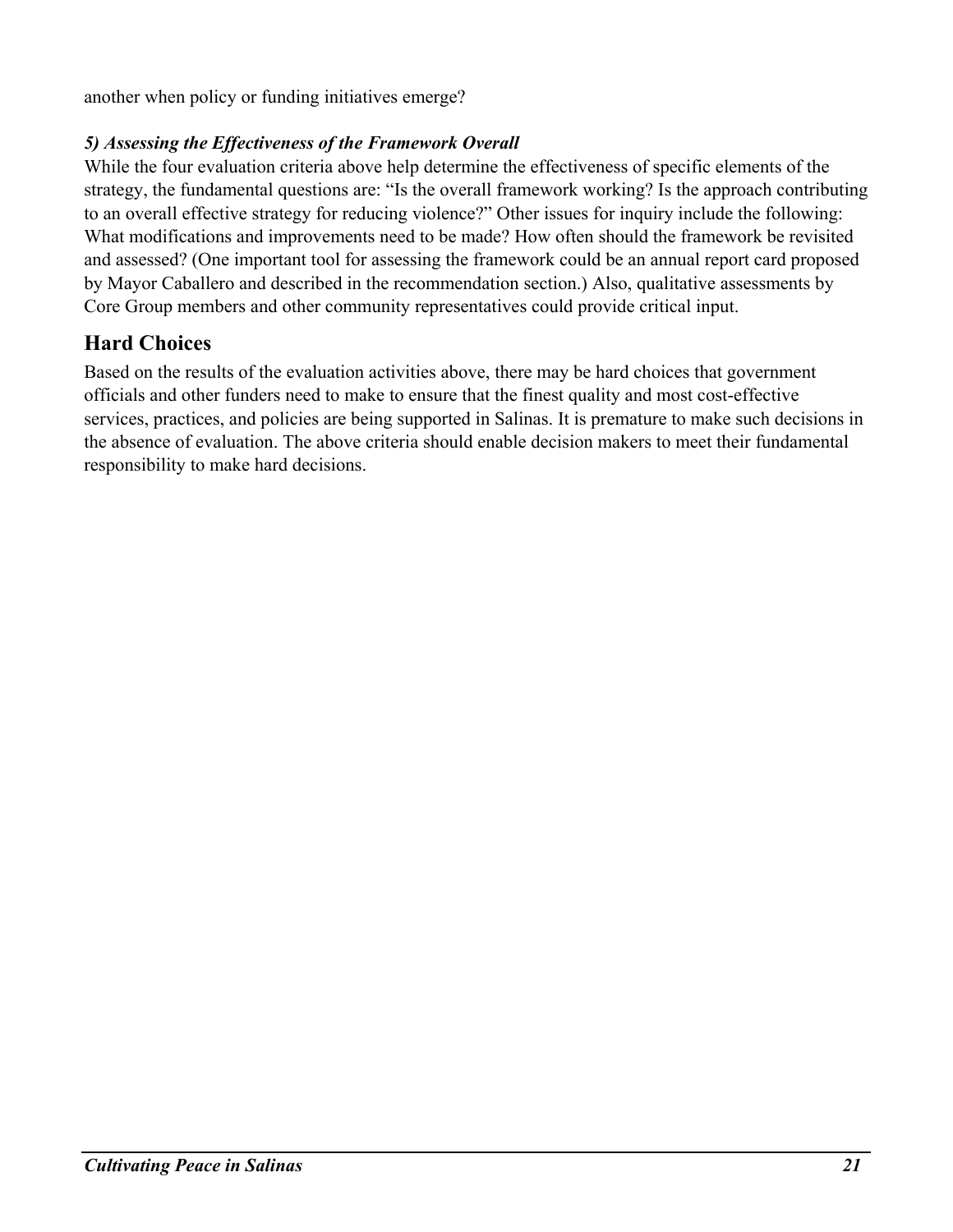# **Cultivating Peace: Recommendations**

## *The Spectrum of Prevention & Recommendations for Salinas*

| 6. Influencing Policy &<br>Legislation                       | • Translate report recommendations into an action plan for the<br>ballot<br>• Develop public policies to address alcohol as a risk factor for<br>violent behavior<br>• Develop public policies to address gun regulations in Salinas                                             |
|--------------------------------------------------------------|----------------------------------------------------------------------------------------------------------------------------------------------------------------------------------------------------------------------------------------------------------------------------------|
| 5. Changing Organizational<br><b>Practices</b>               | • Increase after-school and recreation opportunities<br>• Prioritize economic development and job training for youth<br>• Implement measures to reduce truancy<br>• Promote family-friendly practices among employers                                                            |
| 4. Fostering Coalitions &<br><b>Networks</b>                 | • Develop collaboration between City, County, and School Districts<br>to implement this plan<br>• Continue VIPC as violence prevention coordinating group<br>• Establish an intergovernmental youth services board<br>• Collaborate to produce annual report card and share data |
| 3. Educating Providers                                       | • Develop a strategy to reduce gang violence<br>• Support practitioners who work in violence prevention                                                                                                                                                                          |
| 2. Promoting Community<br><b>Education</b>                   | • Develop initiatives that promote positive community values<br>• Enhance positive media messages and reduce the impact of<br>negative messages<br>• Encourage more positive role models and mentors for youth<br>• Convene community-wide dialogue on discipline                |
| 1. Strengthening Individual<br><b>Knowledge &amp; Skills</b> | • Invest in early childhood and parent support initiatives<br>• Improve literacy rates for children and adults                                                                                                                                                                   |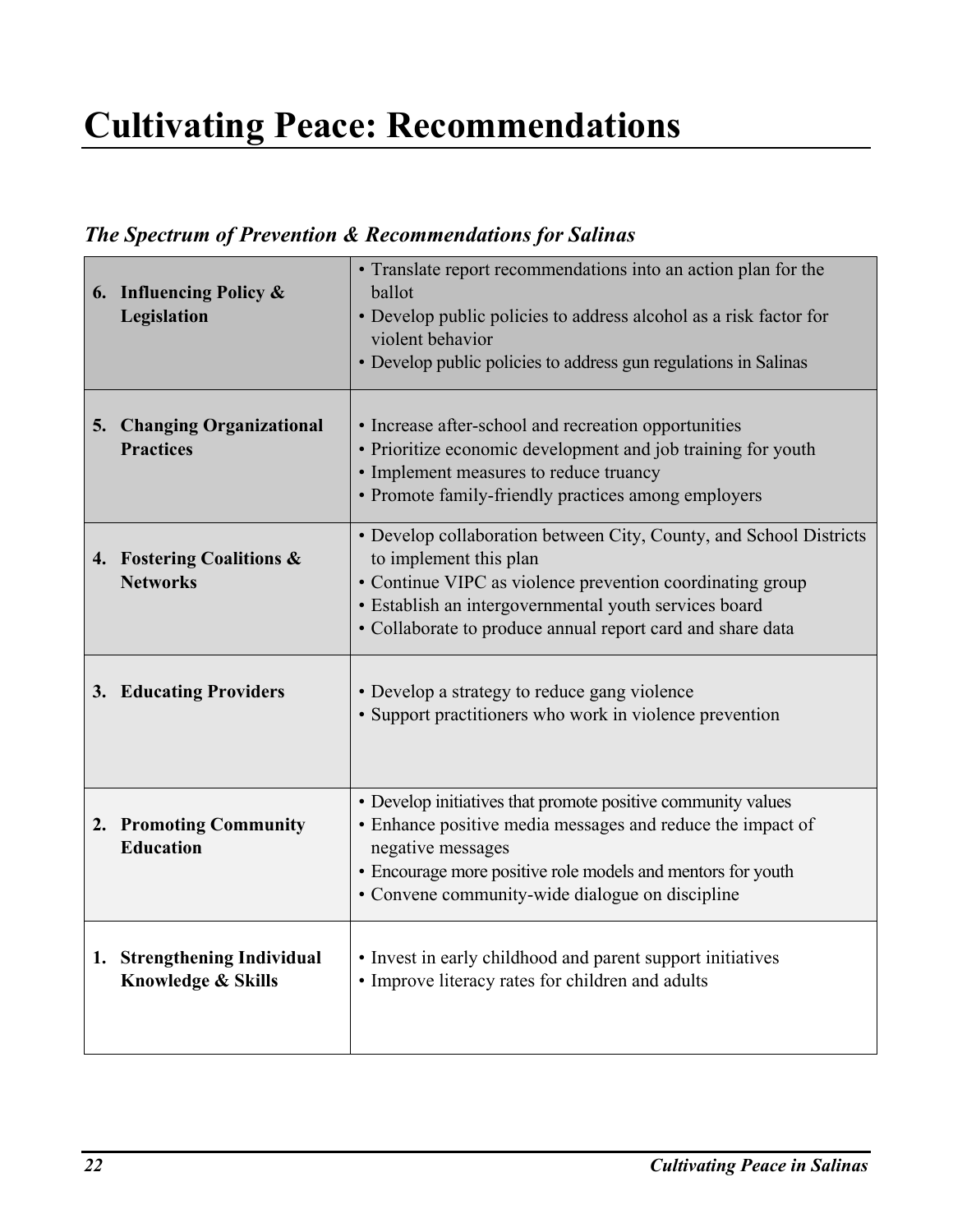The *Spectrum of Prevention* offers a guide to developing a comprehensive strategy for violence prevention in Salinas. Given the synergy between levels of the *Spectrum*, many of these initiatives address more than one level of the *Spectrum*, but they are listed only at the level to which they most directly correspond.

#### **A. Translate report recommendations into an action plan for the ballot**

Specific steps need to be taken to ensure that this report and planning process leads to changes in the community. In Contra Costa County, a violence prevention plan ballot initiative approved by 78% of the voters demonstrated the will of the voters to commit resources to comprehensive violence prevention activities.

- ♦ Synthesize the recommendations into an action plan to be adopted as city policy.
- ♦ Convene government sectors to identify their specific roles in action plan implementation.
- ♦ Select initial priorities for action plan.
- ♦ Consider putting the action plan on the ballot as a mechanism for educating and engaging the citizenry in violence prevention.

#### **B. Develop public policies to address alcohol as a risk factor for violent behavior**

- ♦ Support the alcohol policy initiatives being developed, particularly under the leadership of PARTS, and strengthen ties between alcohol prevention and violence prevention efforts.
- ♦ Ensure that leadership on policy arises from the community, not just politicians.
- ♦ Expand access to effective alcohol and drug abuse treatment. Although the purview of this report is primary prevention, treatment of alcoholism and drug addiction cannot be ignored as a means of returning affected individuals to productive roles in society.

### **C. Develop public policies to address gun regulations in Salinas**

- ♦ Adopt the MADD (Mothers Against Drunk Driving) model of changing norms by combining community education with legislation to reduce gun violence.
- ♦ Build on previous Salinas regulations and the work of other communities to develop ongoing gun policy efforts.
- ♦ Ensure that leadership on policy arises from the community, not just politicians.
- ♦ Support statewide and national gun legislation.

#### **D. Increase after-school and recreation opportunities**

Research clearly shows that it is in the after-school hours that children and youth are most at risk of being either victims or perpetrators of violence. Offering supervised activities during these hours is an effective strategy for channeling young energy positively. Finding space for such activities can sometimes be a challenge in Salinas, which has often been described as "facility poor."

♦ Invest in new infrastructure: facilities for children and youth in every neighborhood.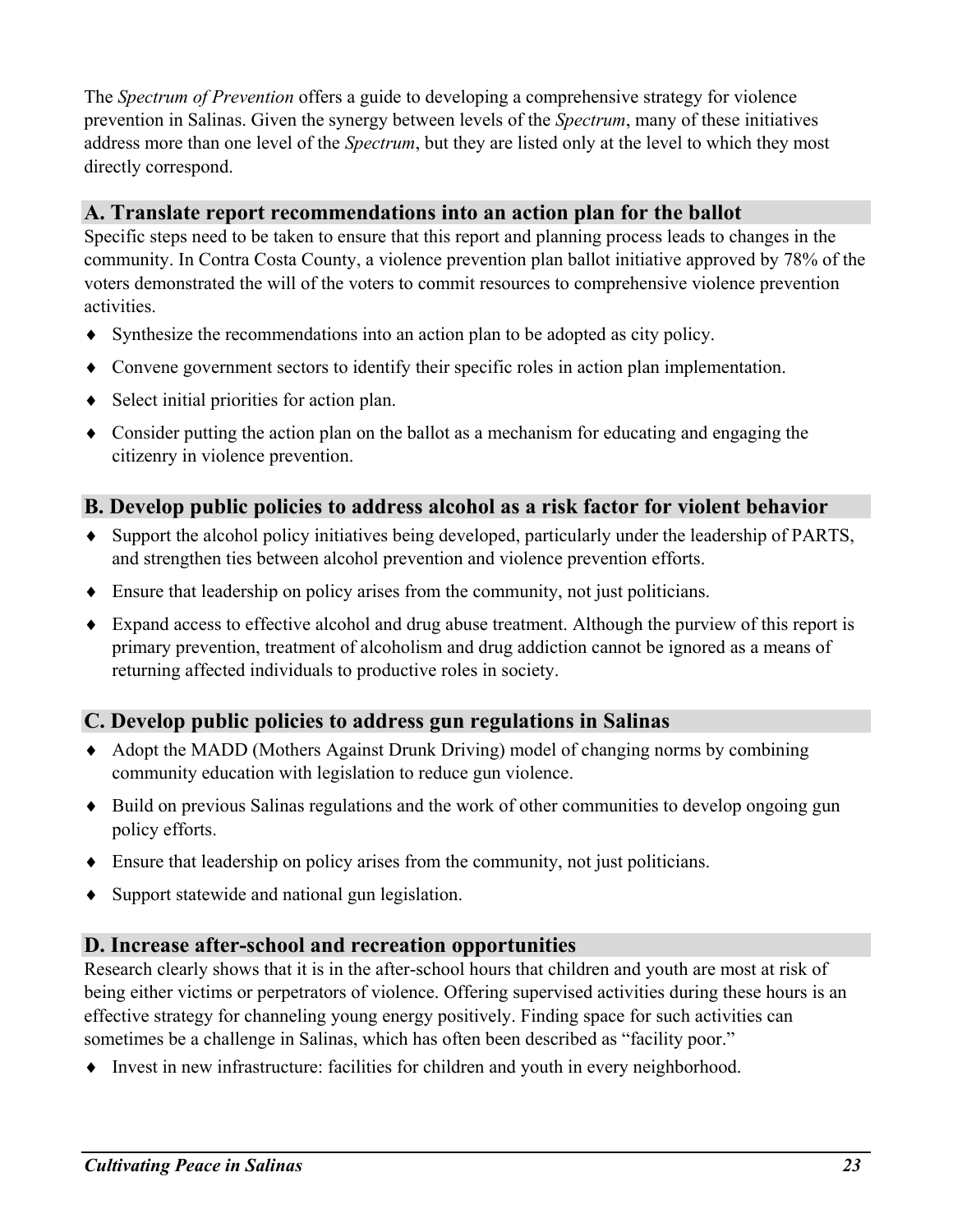- ♦ Offer a diversity of programs beyond sports (e.g., arts, dance, or other activities that youth express interest in).
- ♦ Establish schools as centers of community, available to the community as a whole and beyond regular school hours.
- ♦ Increase partnerships and sharing of resources between the recreation department and other youth services that can use school facilities to provide programs.
- ♦ Involve youth in planning, shaping, and leading. For example, the "Mapping Neighborhood Potential to Reduce Youth Violence" is a program in which youth map the existing and potential resources in their community. $50$

### **E. Prioritize economic development and job training for youth**

The overall economic climate is critical to the effectiveness of all programs and the availability of opportunities for all residents.

- ♦ Address the critical need for a healthy, stable economic climate and its relationship to youth success.
- ♦ Offer job shadowing programs in which youth follow an employee through his/her day and can learn about different types of employment as well as be connected to successful adults for guidance and support through mentoring.
- ♦ Take advantage of opportunities for service learning promoted by the State Department of Education to provide educational opportunities through the schools. Service learning broadens the horizons of youth, gives opportunities for socially oriented employment and, importantly, provides a mechanism for youth to "give back" as contributing members of the community.
- ♦ Provide job skills training for incarcerated or high-risk youth who drop out of school.
- ♦ Secure the commitment of local businesses to participate in training and mentoring youth, which is essential to ensuring a skilled workforce that can foster economic growth in Salinas.

#### **F. Implement measures to reduce truancy**

Truancy and the lack of a consistent plan to address it have been identified as significant problems. Diverse sectors of the community need to be involved to successfully impact truant behavior.

- ♦ Establish an ad-hoc task force engaging schools, police, city officials, service programs, and community representatives.
- ♦ Document the extent and causes of truancy.
- ♦ Develop an outreach plan to reach families who have children and youth who are not enrolled in school.
- $\blacklozenge$  Look at current responses of the districts and model programs across the U.S.
- ♦ Make formal recommendations to the school districts and identify ways other elements of the community can provide assistance.

#### **G. Promote family-friendly practices among businesses, government, and other major community institutions**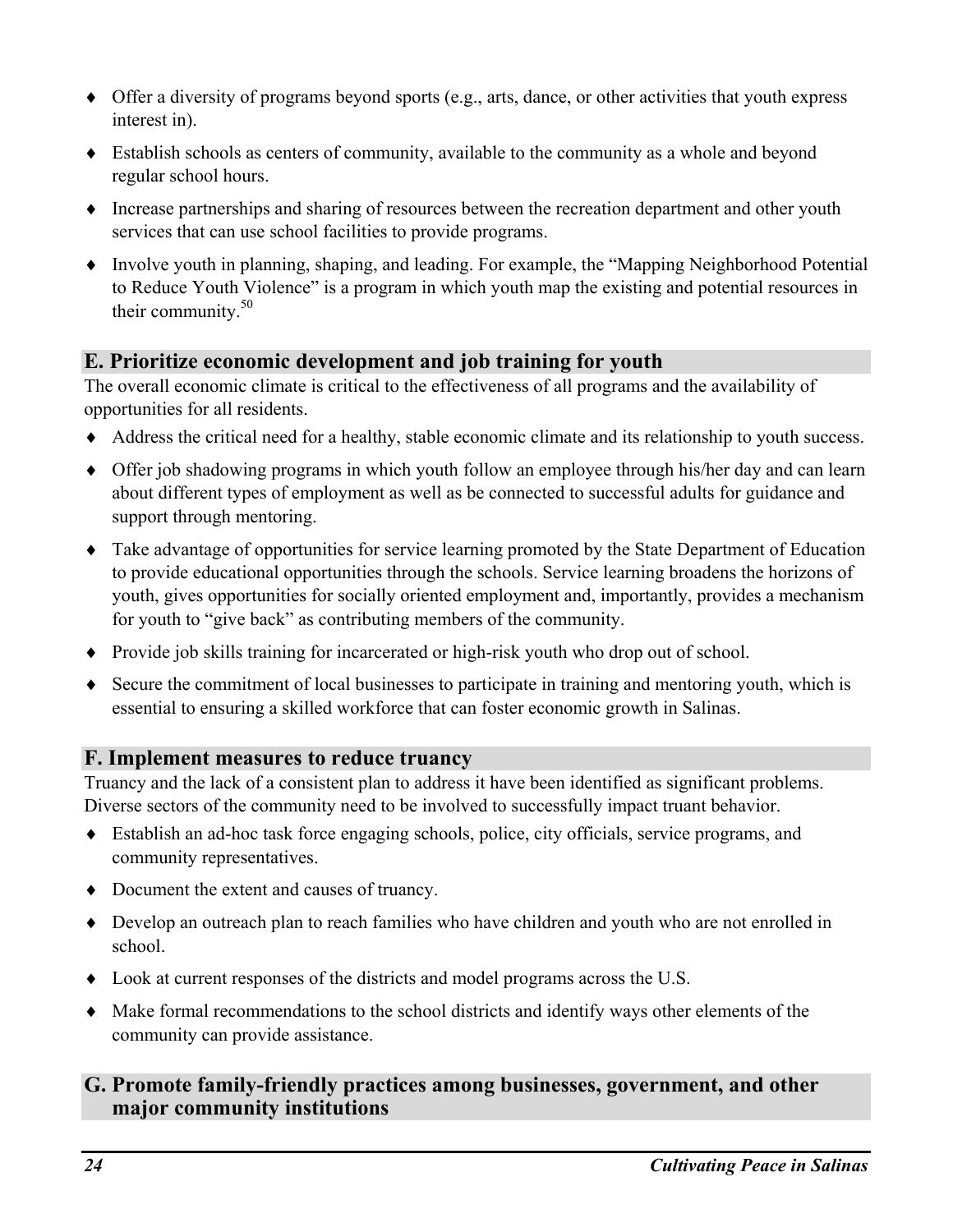The practices of local institutions help set the tone for the whole community. Government and other large employers have an important role to play as models for other organizations.

- ♦ Expand availability of quality childcare.
- ♦ Offer 'flex time' for parents and other adults to remove a significant barrier to their participation in the schools.
- ♦ Promote employee participation in mentoring programs for youth.
- ♦ Sponsor parenting classes at work sites.
- ♦ Publicize and praise businesses that are family-friendly.

#### **H. Foster coalitions and networks**

This level of the *Spectrum of Prevention* — Fostering Coalitions & Networks — is particularly important because continued and improved collaboration in Salinas is essential in order to carry out all of the recommendations of the framework.

- ♦ The Core Group should continue to maintain responsibility for this effort for a six-month period in order to prioritize next steps, determine responsibilities, and seek additional funding.
- ♦ Develop official collaboration between City and County government and School Districts to assume official responsibility for implementation of plan, with the City maintaining primary responsibility and leadership.
- ♦ Continue VIPC to coordinate overall violence prevention activities in Salinas. The coalition must be strengthened through expanded participation (i.e., youth serving agencies) and by increased staffing.
- ♦ Establish an intergovernmental youth services board to assure an integrated approach towards violence prevention. This group should include representatives from health, education, justice, recreation, and other youth-serving governmental agencies and should meet on a regular basis. One method to explore would be to broaden participation of the city and non-profit organizations in the Children's Council.
- ♦ An important outcome of governmental collaborations should be a report card on an annual basis. Key measures of progress for families and children should include not only indicators of needs but indicators of success as well.
- ♦ A shared approach to data collection, analysis, and mapping must be developed. A shared analysis will provide a more accurate picture of the areas of high risk in which strategies addressing underlying issues related to numerous health and human service concerns will be effective. Mapping will help policy makers, practitioners, and the general public more clearly visualize problem areas, gaps in services, and community resources.

### **I. Develop a strategy to reduce gang violence**

A comprehensive strategy for preventing gang violence must be developed. Some programs implemented by Second Chance, VIPC, and the police department have shown promise, but such a complex issue needs a community-wide strategy.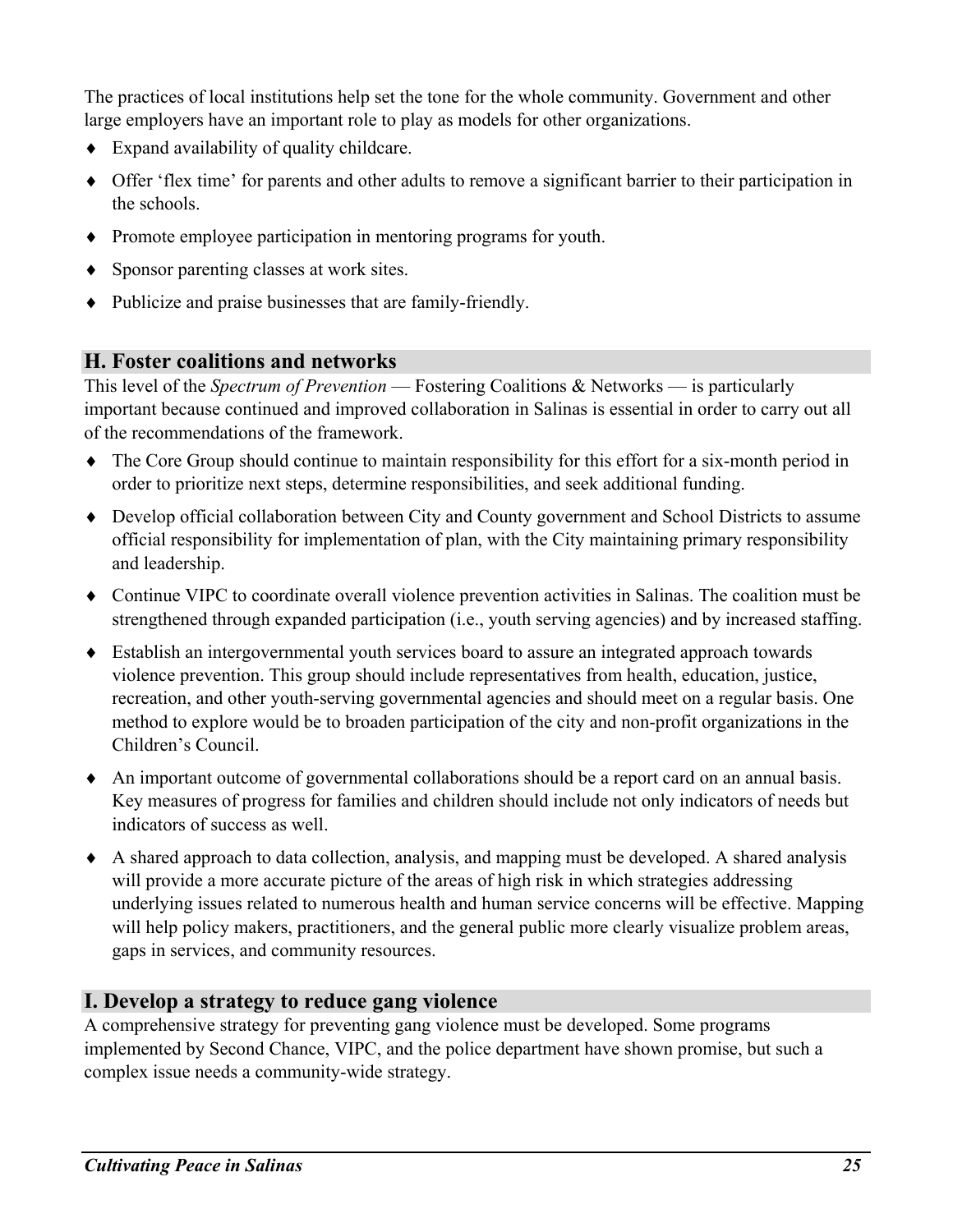First, set up a working group to intensively study and develop strategies for reducing gang violence. The following are major issues to explore:

- ♦ Review programs nationally that have shown success in reducing gang violence.
- ♦ Improve linkages between gang prevention efforts and elementary school efforts such as PeaceBuilders® and Healthy Start. Also investigate the role of out-of-school programs for "marginalized" youth.
- ♦ Investigate what brings people into gangs and what happens when the gangs are intergenerational/ multigenerational.
- ♦ Include current and former gang members as part of the solution.
- ♦ Investigate the impact of nearby prisons on the gang problems in Salinas.
- ♦ Explore the expansion of community policing and/or Neighborhood Watch models to additional neighborhoods.

#### **J. Support practitioners who work in violence prevention**

Violence prevention is very challenging work. Support and training are essential to enhancing the work of violence prevention service providers. The notion of violence prevention practitioners needs to be expanded to include teachers, recreation staff, neighborhood watch leaders, block parents, and others who work with children and youth.

- ♦ Provide comprehensive training on state-of-the-art methods in violence prevention.
- ♦ Offer training in leadership skills to practitioners.
- ♦ Establish a network of providers and identify methods of further supporting and recognizing violence prevention practitioners.

#### **K. Develop initiatives that promote positive community values**

Initiatives that are community-wide and are applicable in schools should be encouraged. There is a need to broaden such initiatives to reflect values of the entire community so that these values become integrated into community interactions and activities throughout Salinas.

- ♦ Inspire a broader discussion about common values of the community.
- ♦ Connect programs to the vision of a caring community. For example, block parties, school activities, and neighborhood events support the "kindness of knowing your neighbor," and cultural events that celebrate and share traditions of the diverse cultures found in Salinas exemplify "valuing diversity."
- ♦ Identify special needs of agricultural and other low-income workers and provide additional support.

#### **L. Enhance positive media messages and reduce the impact of negative messages**

Media has a powerful influence on community norms. Programming often glorifies violence and depicts negative images of youth and minorities and promotes gender stereotypes. At the same time, media provides the potential to disseminate valuable information and promote positive role models to thousands of community residents.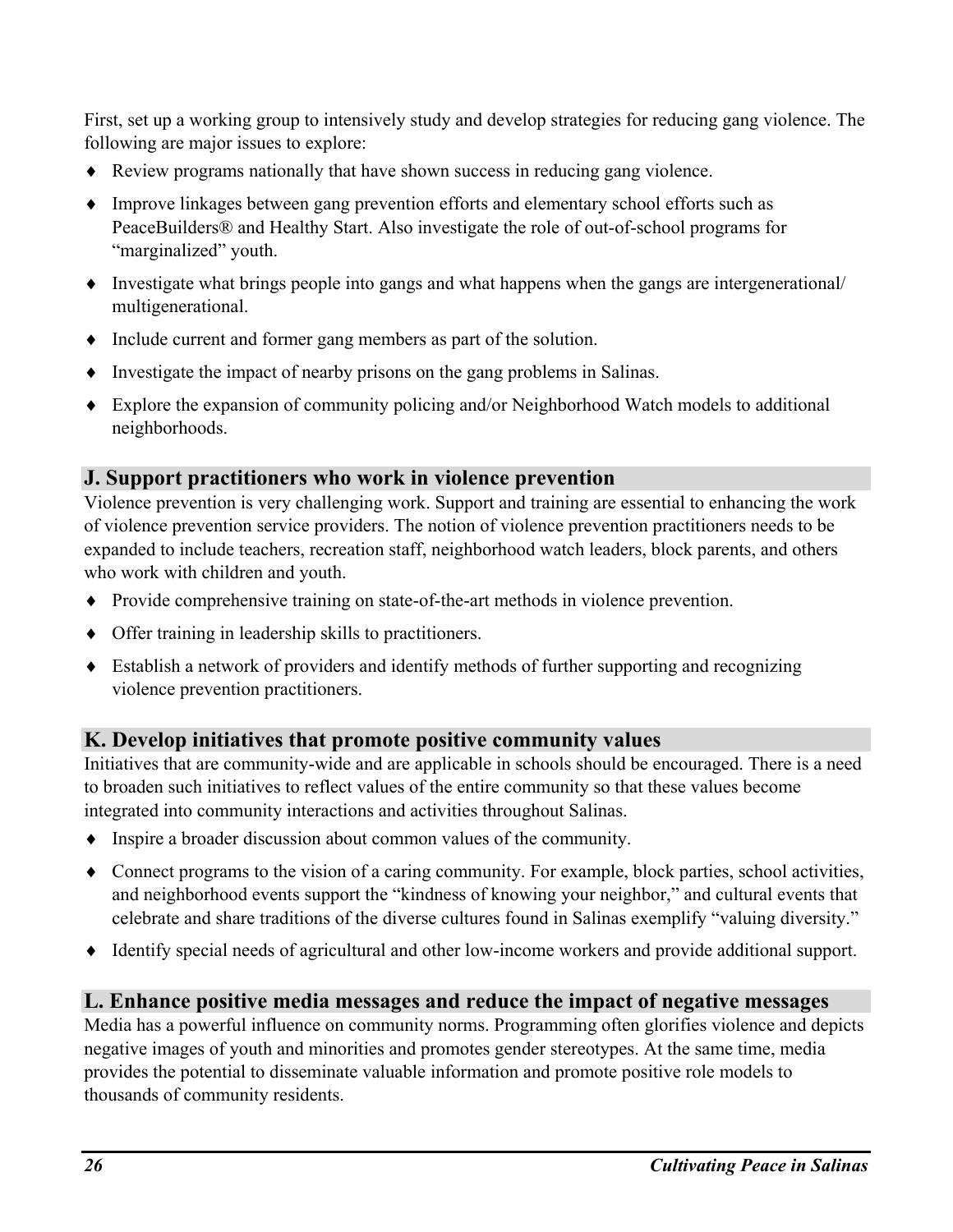- ♦ Conduct a media-community summit to discuss the impact of national and local media on violence and youth.
- ♦ Provide more media literacy training within the schools and in community workshops to offer youth and parents critical thinking skills to better understand the specific ways in which media influences people.
- ♦ Engage local media in promoting peace and non-violence in their programming and highlighting valuable contributions of youth to the community.

#### **M. Encourage more positive role models and mentors for youth**

Developing strong, affectionate relationships with adults who care about and are committed to their healthy development is essential for youth.

- ♦ Support and expand existing programs such as Boys and Girls Clubs, Police Activities Leagues, Girl and Boy Scouts, and Recreation Department programs, and others that offer children and youth time with committed adults from the community.
- ♦ Expand one-on-one mentor opportunities. Many community members particularly noted the need among boys who often lack male role models due to absent fathers.
- ♦ Mentors for girls are essential. Female mentors can exemplify the many options for girls beyond the often narrow ideas of women's roles.
- ♦ Reduce barriers that potential mentors in low-income communities may face by seeking funding to pay mentors, and make facilities available throughout the community for mentoring activities.

#### **N. Convene a community-wide dialogue on discipline**

Parents in the community have voiced their concerns about their ability to discipline their children. Many fear that police will arrest them if they discipline their children as they feel they need to. The community also has concerns that child abuse be appropriately addressed. It is a complicated issue but an open dialogue can be a first step towards eliminating misunderstanding and fear, and offering parents support and skills.

- ♦ Conduct meetings involving parents, police, and family service agencies to clarify differences between abuse and discipline.
- ♦ Provide training on alternative methods of discipline that don't involve corporal punishment.
- ♦ Meetings should be conducted in Spanish and English and discuss appropriate discipline from a multicultural perspective.
- ♦ While it is essential that police are committed to this effort, leadership needs to originate from parents and community groups.

#### **O. Invest in early childhood and parent-support initiatives**

From business owners to students, everyone agreed that it is critical to start earlier to support positive childhood development. Support and training for parents are key to ensuring positive development.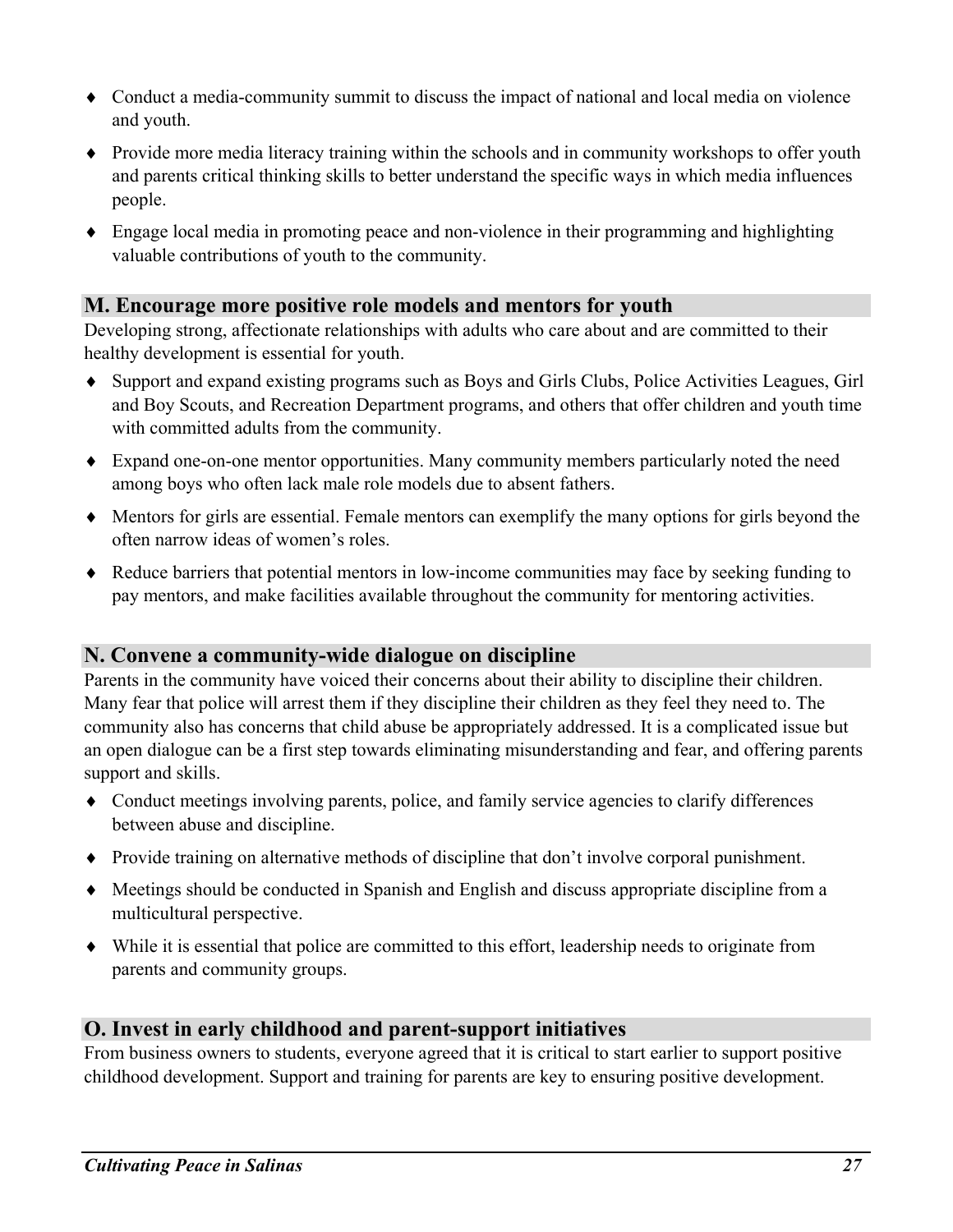- ♦ Conduct home visits to new parents and parents with young children, with a focus on low-income single parents and teen parents. Long-term studies suggest that home visitations by public health nurses positively impact outcomes for children well into their teenage years.
- ♦ Expand availability of neighborhood-based parenting classes, support groups, and individual consultations for parents.
- ♦ Develop an incentive "Parent Card" program that gives parents credit for child-related activities and can be redeemed for merchandise from local stores.
- ♦ Utilize Proposition 10 funds (tobacco tax) to expand early childhood development programs that improve outcomes for children when they enter school.

### **P. Improve literacy rates for children and adults**

Literacy and English proficiency provide increased opportunities for success in school and employment.

- ♦ Prioritize maintaining grade-appropriate reading levels in all schools. Ensure that there are adequate resources such as after-school tutoring and summer classes to assist students.
- ♦ Direct special attention to literacy programs for incarcerated offenders, particularly juveniles.
- ♦ Involve businesses in providing incentives to employees to volunteer as tutors as well as in ensuring adequate reading skills among their workforce.
- ♦ Expand literacy programs for adults and ensure that they are available in all neighborhoods.
- ♦ Make literacy training available in Spanish as well as in English. Spanish-speaking adults should be assisted in developing English skills while recognizing their capacity in Spanish. For Spanish speakers who are not literate in Spanish, research has shown that it is easier to become literate in a new language after becoming literate in one's native language.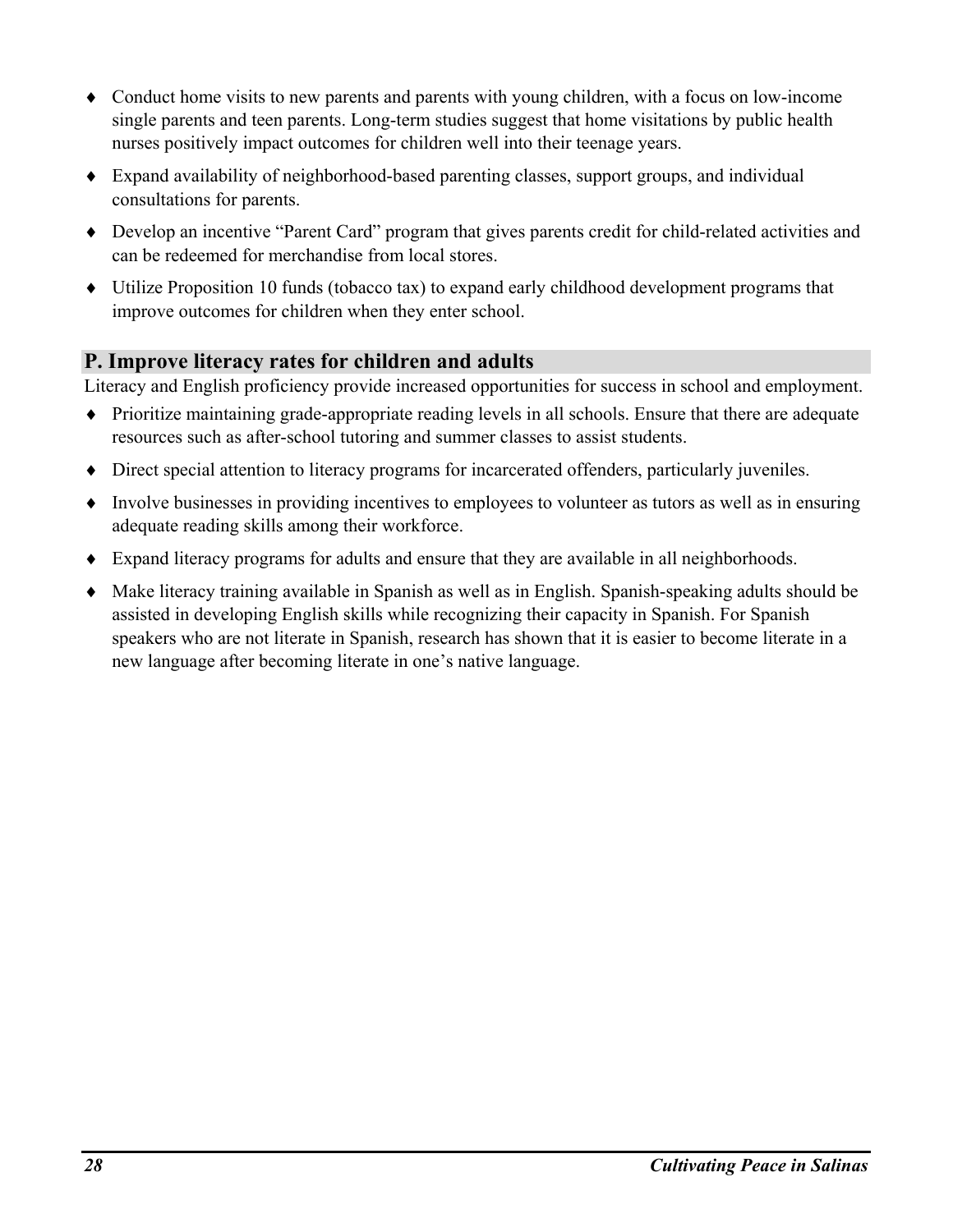## *Initial Outcomes*

Under the leadership of the Mayor and the Core Group, a serious effort has been undertaken to develop this framework. This document represents a well developed assessment by many thoughtful community leaders and members engaged in the issue of violence prevention.

The following has already been accomplished:

- ♦ Key concerns and problem areas have been identified.
- ♦ A broad community voice has been synthesized.
- ♦ Momentum has been built for a cohesive community approach to violence prevention.
- ♦ A process of communication across disciplines and programs has enabled stakeholders to share valuable approaches.
- ♦ Discussion of integrated approaches that will lead to cross-disciplinary work (e.g., City and County collaboration) on data has been initiated.
- ♦ The comprehensive framework has been created.
- ♦ The framework has provided a basis for the development of proposals including a Safe Schools grant.

## *Next Steps*

Critical next steps to ensure implementation of this framework are:

- ♦ Continue Core Group meetings for the next six months to maintain overall management and coordination of the implementation of this framework.
- ♦ Develop a list of recipients of the report and invite them to participate in implementation.
- ♦ Present the framework to the Salinas City Council for formal adoption and delineation of the role it will play.
- ♦ Present the framework to the Monterey County Board of Supervisors for formal adoption and discussion of the role it will play in implementation.
- ♦ Present the framework to local school boards, including elementary and high school boards, and Hartnell Community College Trustees for formal adoption and discussion of the roles each will play.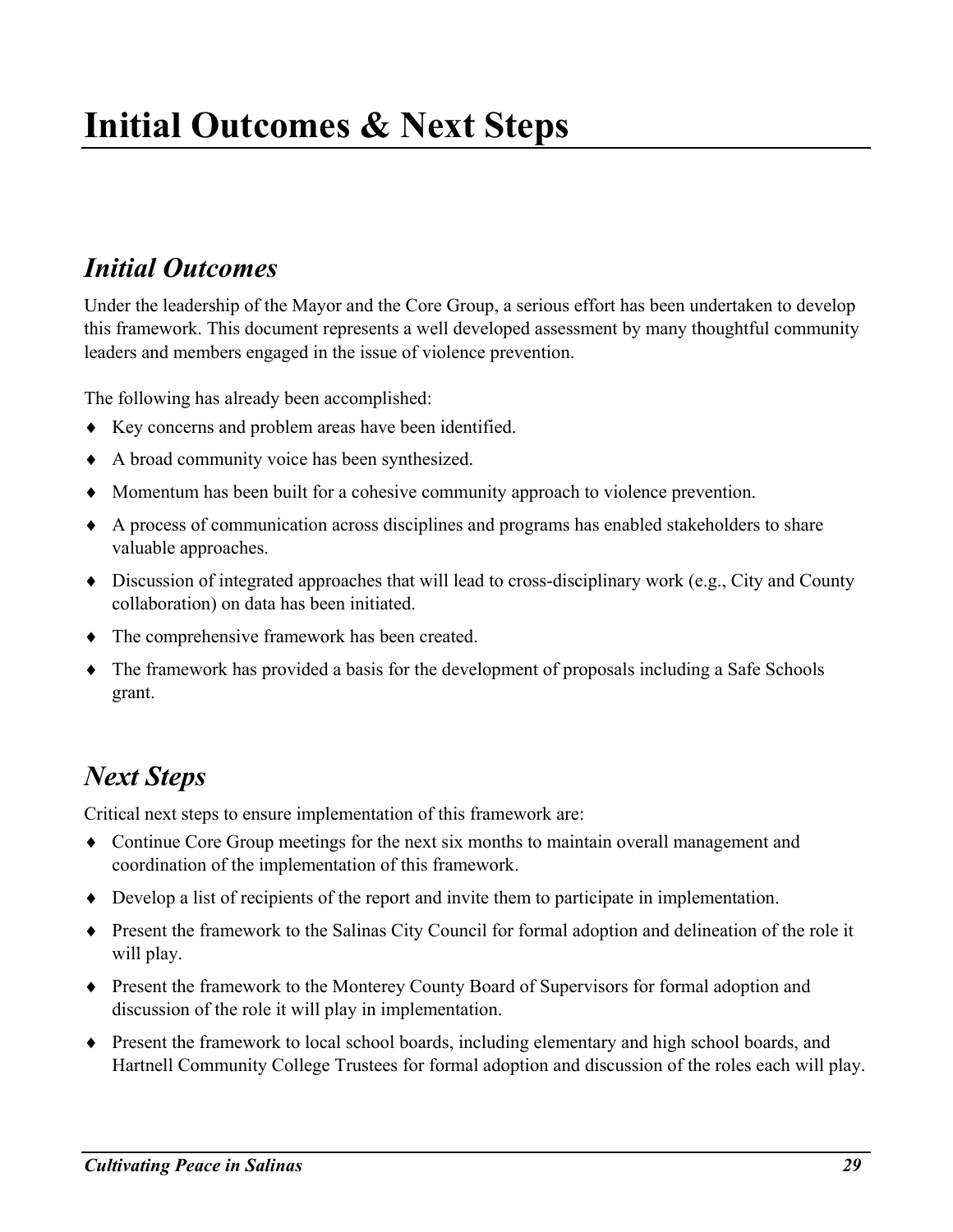- ♦ Present the framework to state and national legislature representatives and state government officials to seek active support.
- ♦ Convene branches of government to discuss the report and identify key elements of participation.
- ♦ Convene youth-serving agencies together with United Way representatives to look at the framework and discuss roles they can play.
- ♦ Ask the Salinas Youth Commission to hold a hearing with youth to discuss the findings of this report.
- ♦ Hold press events to share the report with media and ask them to support violence prevention efforts in the city.
- ♦ Further discuss and modify risk and resiliency factors upon release of the 1999 Tellus Survey data.
- ♦ Seek ongoing funding from local foundations to facilitate the prioritization and coordination process and develop the initiatives described in the proposal.
- ♦ Provide a report to the community on implementation of the framework at the VIPC November town hall meeting.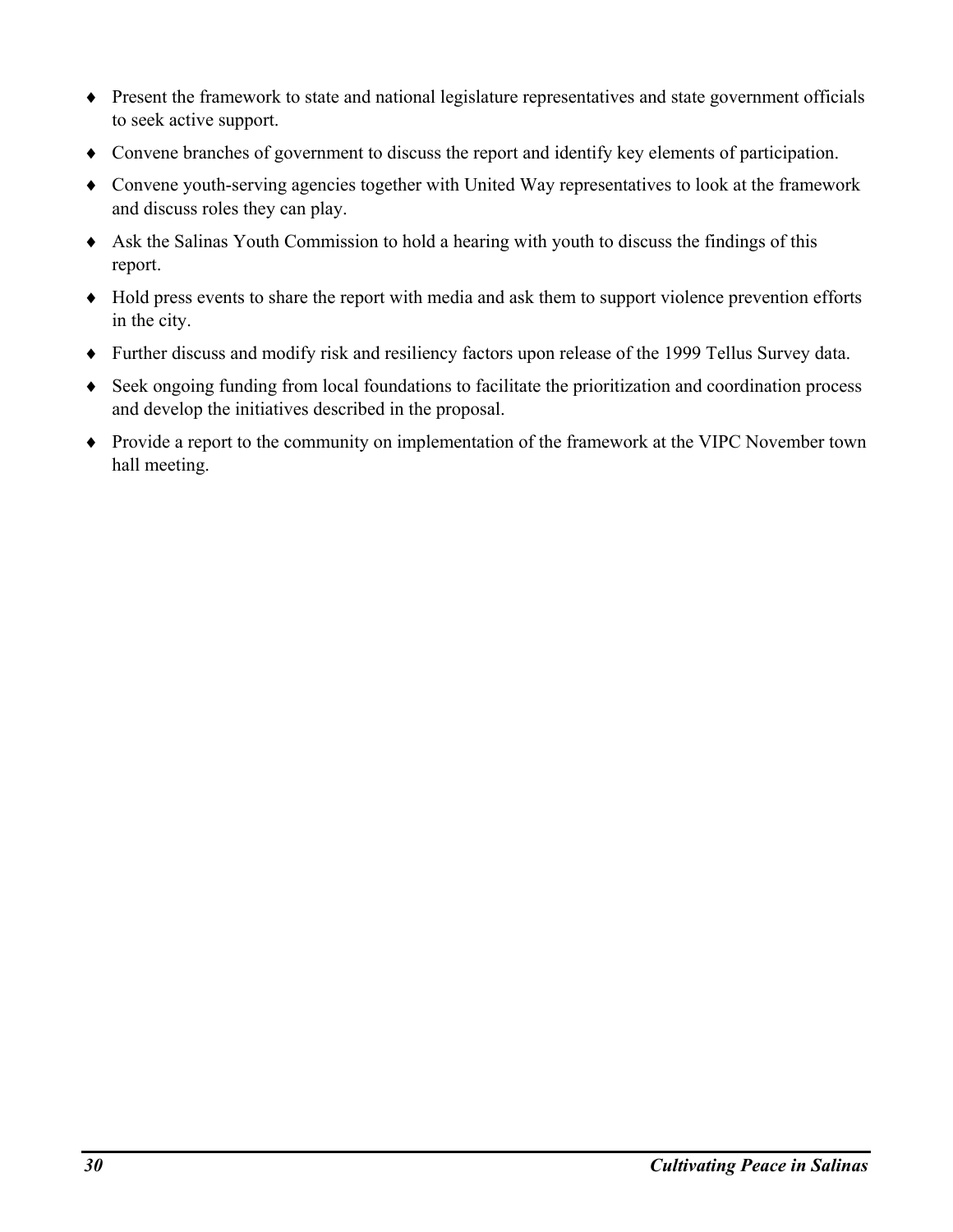# **Footnotes**

- City of Salinas Community Development Department, Community Profile, November 1998.
- City of Salinas and the Violent Injury Prevention Coalition Planning Grant Proposal to the Packard Foundation, March 1998.
- City of Salinas Community Development Department, Community Profile, November 1998.
- Ibid.
- The National Committee for Injury Prevention and Control. Injury Prevention: Meeting the Challenge. *American Journal of Preventive Medicine*, 1989.
- Albee GW. Psychopathology, prevention, and the just society. *Journal of Primary Prevention*, 1983;4(1):p.24.
- Applied Survey Research, The Tellus Project: Improving the Quality of Life in Monterey County, August 1996.
- Ibid.
- Ibid.
- Salinas Police Department, *Crime Report*. 1998.
- Applied Survey Research, The Tellus Project: Improving the Quality of Life in Monterey County, August 1996.
- Monterey County Department of Social Services, *Report to the Board of Supervisors*, August 1998.
- Women's Crisis Center statistics, 1996-1997, 1997-1998.
- U.S. Department of Health & Human Services, Maternal & Child Health Bureau, unpublished draft, 1999.
- Ibid.
- U.S. Department of Health & Human Services, Maternal & Child Health Bureau, unpublished draft, 1999.
- Applied Survey Research, The Tellus Project: Improving the Quality of Life in Monterey County, August 1996.
- Based on correspondence with Fernando Elizondo, Superintendent of Salinas Union High School District. California Safe Schools Assessment results, 1997-98.
- Cohen L & Swift S. A public health approach to the violence epidemic in the United States. *Environment and Urbanization*, 1993;5(2):50-66.
- Pacific Center for Violence Prevention. *Reducing Access to Alcohol*. 1997.
- Ibid.
- Collins JJ & Messerschmidt PM. Epidemiology of alcohol-related violence. *Alcohol Health and Research World*, 1993;17(2):93-99.
- Bennett WJ. Face the facts about alcohol and crime. *Wall Street Journal*, Op Ed July 29, 1997.
- Salinas Unified High School District, Teen Summit Survey, 1999.
- Applied Survey Research, The Tellus Project: Improving the Quality of Life in Monterey County, August 1996.
- Pacific Center for Violence Prevention, Alcohol-Related Violence Fact Sheet.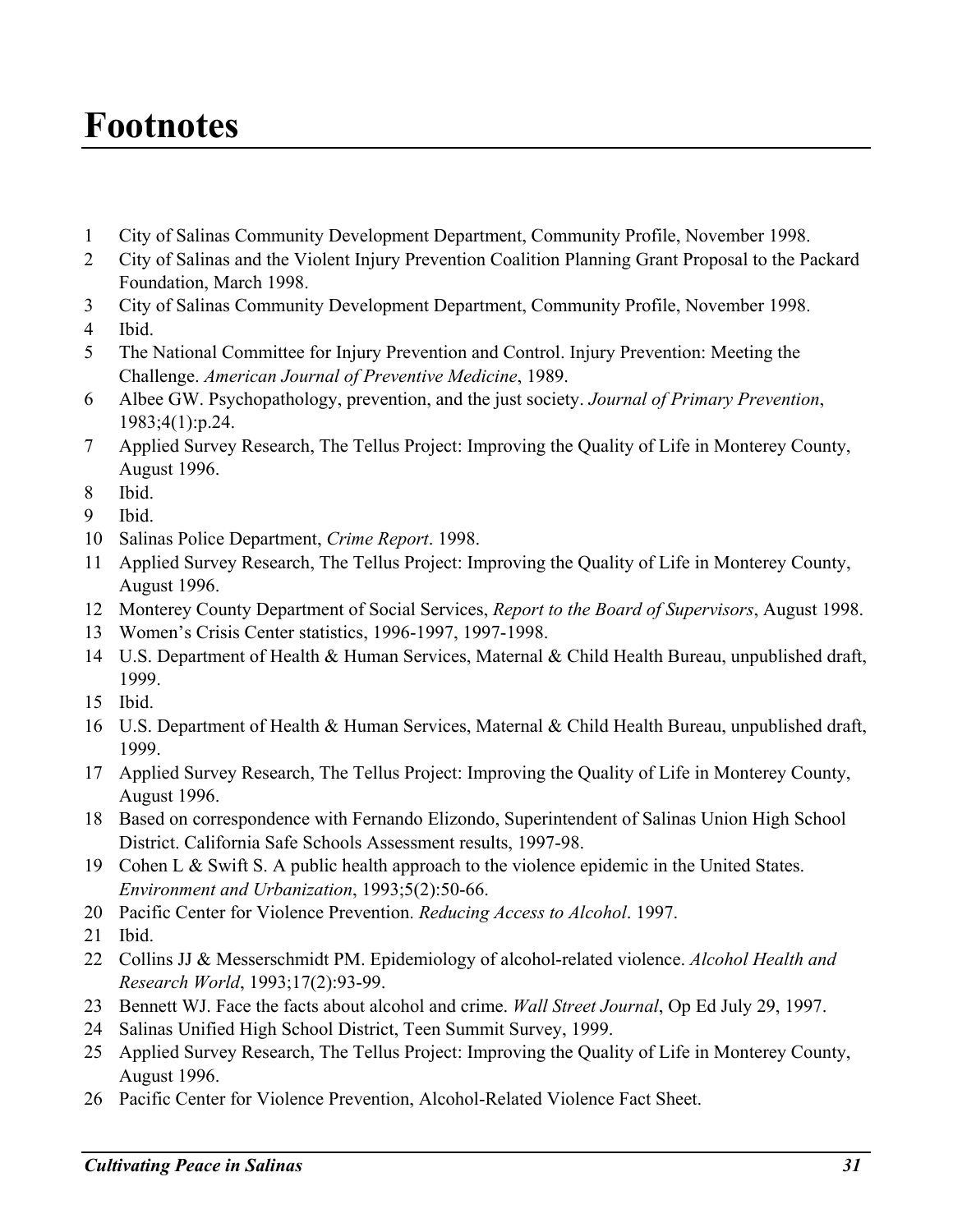- 27 Hotaling & Sugarman. An analysis of risk markers in husband to wife violence: The current state of knowledge. *Victims and Victim*, 1986;1(2):101-124.
- 28 1993 estimate of the American Psychological Association.
- 29 Slaby SG. 1992. Television violence: Effects and remedies. Testimony to the U.S. House of Representatives Judiciary Committee's Subcommittee on Crime and Criminal Justice. December 15, 1992.
- 30 City of Salinas Community Development Department, Community Profile, November 1998.
- 31 National Center for Health Statistics, 1995.
- 32 State of California, Department of Health Services, Death Records, 1995.
- 33 Prevent Handgun Violence Against Kids & Legal Community Against Violence, *Communities on the Move, Local Ordinance Survey*, 1998.
- 34 Applied Survey Research, The Tellus Project: Improving the Quality of Life in Monterey County, August 1996.
- 35 Kellermann A, Rivara F, Rushforth N, et al. Gun ownership as a risk factor for homicide in the home. *New England Journal of Medicine*, 1993;329(15).
- 36 U.S. Department of Justice, Bureau of Justice Statistics, April 1995.
- 37 Donziger SR. Prisons. *The Real War on Crime: The Report to the National Criminal Justice Commission*. 1996. New York: Harper Collins.
- 38 The Center on Crime, Communities & Culture, Soros Foundation. Research Brief: Education as Crime Prevention, Occasional Paper Series, No. 2, September 1997.
- 39 Applied Survey Research, The Tellus Project: Improving the Quality of Life in Monterey County, August 1996.
- 40 National Council on Crime and Delinquency, Reducing Crime in America: A Pragmatic Approach, San Francisco, August 1, 1993.
- 41 Werner E & Smith R. *Overcoming the Odds: High-Risk Children from Birth to Adulthood*. 1992. Ithaca, New York: Cornell University Press.
- 42 U.S. Department of Health & Human Services, Maternal & Child Health Bureau, unpublished draft, 1999.
- 43 Personal communication, September 1997.
- 44 Benard B. The foundations of the resiliency paradigm. *Resiliency in Action*, Winter 1996.
- 45 McKnight J & Kretzman J. 1990. Mapping community assets. Northwestern University: Center for Urban Affairs and Policy Research.
- 46 Ibid.
- 47 Keeping Schools Open as Community Learning Centers: Extending Learning in a Safe, Drug-Free Environment Before and After School. Washington, D.C.: U.S. Department of Education, July 1997.
- 48 Tool developed by Prevention Institute.
- 49 National Crime Prevention Council, Six Safer Cities, March 1999.
- 50 Resources for Youth: Mapping Neighborhood Potential to Reduce Youth Violence. Martin & Glantz.